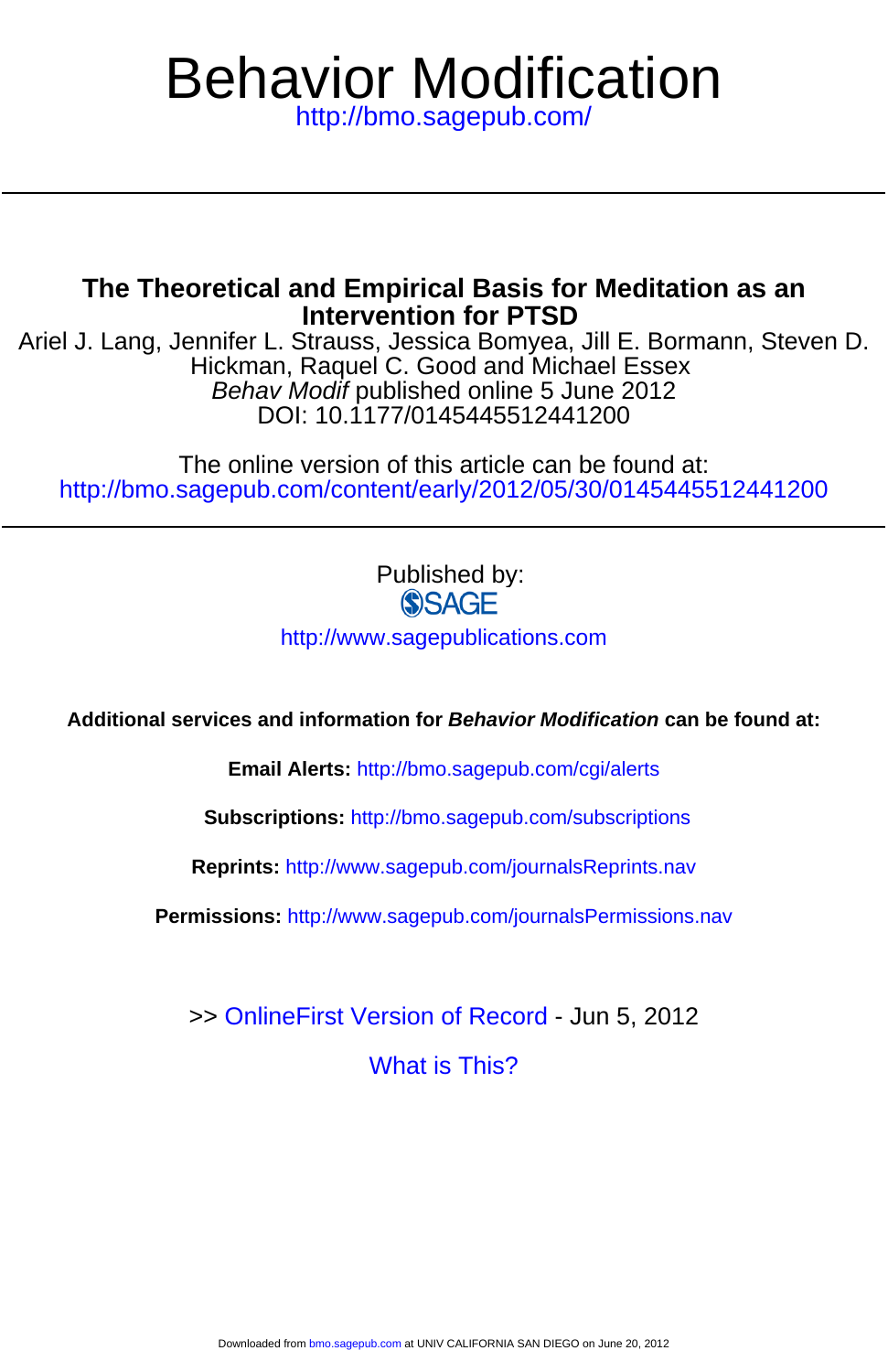# **The Theoretical and Empirical Basis for Meditation as an Intervention for PTSD**

Behavior Modification  $XX(X)$  1–28 © The Author(s) 2012 Reprints and permission: sagepub.com/journalsPermissions.nav DOI: 10.1177/0145445512441200 http://bmo.sagepub.com



# Ariel J. Lang<sup>1,2</sup>, Jennifer L. Strauss<sup>3</sup>, Jessica Bomyea<sup>4</sup>, Jill E. Bormann<sup>I</sup>, Steven D.  $H$ ickman<sup>2</sup>, Raquel C. Good<sup>2</sup>, and Michael Essex<sup>1,2</sup>

#### **Abstract**

In spite of the existence of good empirically supported treatments for posttraumatic stress disorder (PTSD), consumers and providers continue to ask for more options for managing this common and often chronic condition. Meditation-based approaches are being widely implemented, but there is minimal research rigorously assessing their effectiveness. This article reviews meditation as an intervention for PTSD, considering three major types of meditative practices: mindfulness, mantra, and compassion meditation. The mechanisms by which these approaches may effectively reduce PTSD symptoms and improve quality of life are presented. Empirical evidence of the efficacy of meditation for PTSD is very limited but holds some promise. Additional evaluation of meditation-based treatment appears to be warranted.

#### **Keywords**

PTSD, meditation, intervention

<sup>1</sup>VA San Diego Healthcare System (VASDHS), San Diego, CA, USA

<sup>2</sup>University of California, San Diego, CA, USA

<sup>3</sup>Duke University Medical Center, Durham, NC, USA

4 San Diego State University/University of California, San Diego Joint Doctoral Program in Clinical Psychology, San Diego, CA, USA

#### **Corresponding Author:**

Ariel J. Lang, UCSD Department of Psychiatry, 9500 Gilman Dr. (MC 0855), La Jolla, CA 92093-0855, USA Email: ajlang@ucsd.edu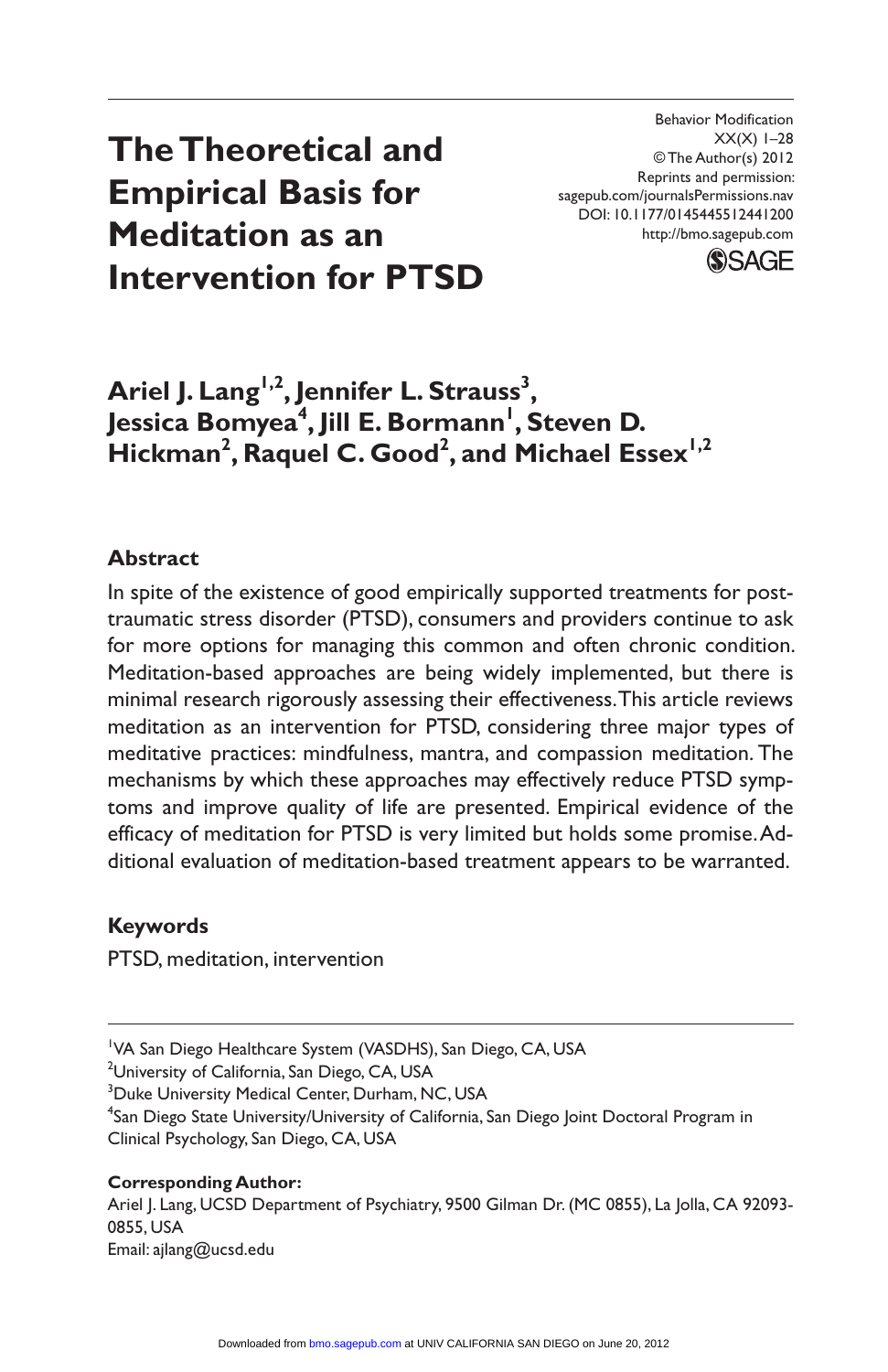Each year, millions of people worldwide are exposed to traumatic events, such as natural disasters, war, motor vehicle accidents, and assaults. Following such events, a significant minority develop posttraumatic stress disorder (PTSD; American Psychiatric Association [APA], 2000). Without treatment, the disorder is typically chronic and associated with impairment across multiple functional domains (e.g., Hidalgo & Davidson, 2000; Jaycox & Foa, 1999; Stein, McQuaid, Pedrelli, Lenox, & McCahill, 2000). Treatments such as exposure-based therapy can be highly effective at reducing PTSD symptoms (e.g., Powers, Halpern, Ferenschak, Gillihan, & Foa, 2010), but they do not meet the needs of every PTSD patient. Estimates suggest that between a third and a half of patients receiving empirically supported treatments for PTSD do not fully respond to treatment, at least on some measures (Bradley, Greene, Russ, Dutra, & Westen, 2005; Schottenbauer, Glass, Arnkoff, Tendick, & Gray, 2008). The average drop-out rate in trials of exposure-based and cognitive interventions for PTSD is in the range of 20% to 25% (Hembree et al., 2003). In addition, many therapists in clinical settings report that they feel uncomfortable using these treatments or infrequently use them (e.g., Becker, Zayfert, & Anderson, 2004). Thus, there is a need for additional therapeutic options.

Meditation has generated considerable interest as a way of reducing PTSD symptoms and associated functional impairments as many individuals have a preference for using such techniques to manage their symptoms. Mental health problems are among the most frequently cited reasons for seeking help from a complementary and alternative medicine provider (Strauss, Coeytaux, McDuffie, Nagi, & Williams, 2011). In addition, there are major efforts within the United States to make meditation available to individuals with PTSD or to those at risk for the disorder. For example, filmmaker David Lynch has launched "Operation Warrior Wellness" to provide transcendental meditation (TM) to veterans, with the aim of treating PTSD in 10,000 at-risk veterans (David Lynch Foundation for Consciousness-based Education and World Peace, 2011). Similarly, "Warrior Mind Training" is a course offered in several branches of the military that combines "ancient Samurai techniques" with "modern mind training techniques . . . to exceed the demands of their missions; to enable them to actively assist in self-regulating the effects of combat operational stress and PTSD during deployment; and to aid in decompression and reintegration upon returning home" (Warrior Mind Training, Inc., 2012). That these efforts currently are not supported by empirical evidence is a call to the research community to study the effectiveness of meditation for PTSD.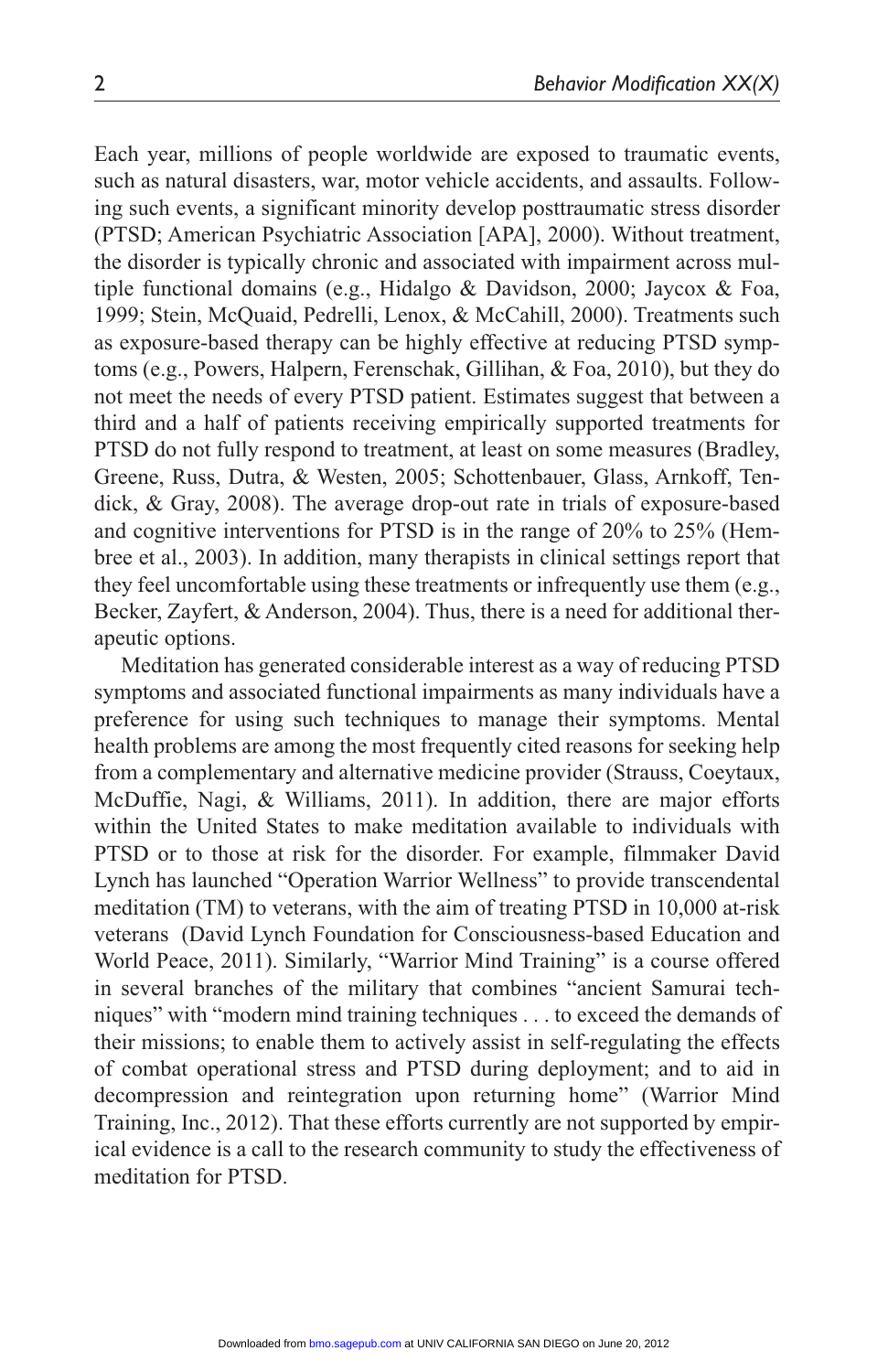In the most general terms, meditation involves developing a different relationship with or greater awareness of the mind, but within meditation there are a variety of techniques with distinct aims (Ospina et al., 2007). Many of the techniques have been adapted from religious traditions but recently have been increasingly practiced in secular settings. Fundamental to all meditation techniques is cultivating mental focus. The way in which the focus is directed, however, differentiates the approaches. In mindfulness meditation, the object of focus is the arising, maintenance, and decay of various mental experiences. By observing such change, it is suggested that the meditation may bring insight into the nature of the mind and relief of suffering through that insight. We will discuss three possible mechanisms by which mindfulness may affect the practitioner; it cultivates the ability to intentionally shift attention, modifies maladaptive cognitive styles, and encourages a nonjudgmental stance. In mantra meditations (e.g., TM, Mantram Repetition Program, relaxation response), mental focus is sustained on an object with the intent of bringing about a sense of peace and relaxation. As we will describe, this type of practice is primarily associated with reduction of physiological arousal. Finally, in compassion meditation, the focus is on the wish to remove suffering or bring happiness to others. The techniques of compassion meditation have been adapted from the Southern Buddhist Tradition (referred to by their Pali name, *metta*) or from a Tibetan Buddhist tradition (referred to as *lo jong*). We will present evidence that compassion meditation elicits positive emotion and social connectedness, thus increasing resilience. The purpose of this article is to review the theoretical and empirical basis of each of these types of meditation as ways of mitigating trauma-related distress. Although meditation, particularly mindfulness, is a component of the third wave psychotherapies (e.g., dialectical behavioral therapy, acceptance and commitment therapy), a review of those approaches is beyond the scope of this review because they incorporate a number of components beyond meditation. To the extent meditation techniques are applied, the mechanisms discussed herein are likely among the active components of those approaches.

### **Mindfulness Meditation**

The most common definition of mindfulness is attributable to Kabat-Zinn (1994): "paying attention in a particular way: on purpose, in the present moment, and non-judgmentally." Mindfulness has also been described as a process of "reperceiving" (Shapiro, Carlson, Astin, & Freedman, 2006) or "decentering" (Safran & Segal, 1990) in that it creates an important shift toward an objective observer's perspective of the mind and personal experience.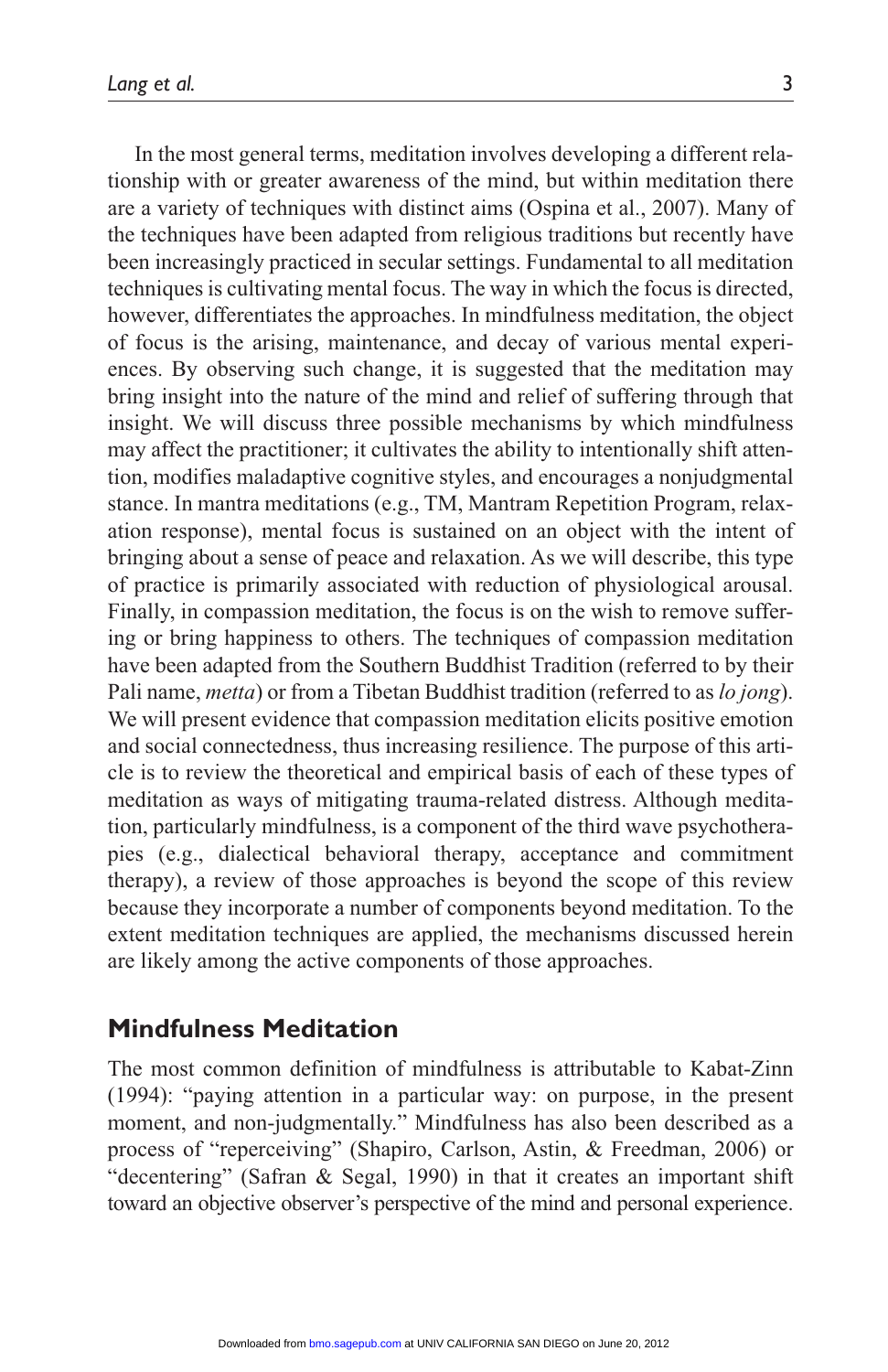We suggest that this shift in perspective may have important implications for mental health in general and for PTSD in particular.

#### *Mechanism*

The three parts of the Kabat-Zinn definition provide a framework for understanding the mechanisms by which mindfulness may be impactful.

*Attention*. The first part of Kabat-Zinn's definition states that mindfulness occurs *on purpose*. That is, there is an intentional shifting of attention. More specifically, mindfulness is thought to influence two types of attention: "concentrative attention," or voluntary orienting to a stimulus, and "receptive attention," or alerting to sudden changes in stimuli or salient targets (Jha, Krompinger, & Baime, 2007). At this point, there is no good neuropsychological evidence for changes in cognitive processes related to mindfulness training, but high quality studies are lacking (Chiesa, Calati, & Serretti, 2011). Imaging studies, however, demonstrate enhanced performance on tasks that require sustained attention (Kozasa et al., 2011; MacLean et al., 2010) as well as orienting and allocation of attentional resources (van den Hurk, Janssen, Giommi, Barendregt, & Gielen, 2010; van den Hurk, Giommi, Gielen, Speckens, & Barendregt, 2010), and these improvements in attention extend across contexts (Hodgins & Adair, 2010). Such findings are typically observed in experienced meditators, that is, those with a long practice history or who have taken part in long training and/or retreats. It is yet to be established to what extent changes occur with shorter practice (Treanor, 2011), but there do appear to be different patterns of brain activation in novices as compared with more practiced meditators (Farb et al., 2007).

By practicing directing and sustaining attention purposefully (through concentrative attention), mindful individuals and those who have been trained in mindfulness may develop a greater capacity to control their allocation of attention. Rather than reacting automatically to stimuli, mindfulness may facilitate directing attention more productively, for example, to coping activities or problem solving (Baer, 2003; Frewen, Evans, Maraj, Dozois, & Partridge, 2008; Shapiro et al., 2006). Consistent with this, mindfulness was associated with less negative reaction to ruminative thoughts among undergraduates who received 15 min of training in these techniques, even though such thoughts were detected more frequently by those who received mindfulness training than those who trained in relaxation or loving kindness meditation (Feldman, Greeson, & Senville, 2010).

*Cognitive style*. The second part of the Kabat-Zinn (1994) definition limits mindfulness to attention *in the present moment*. This is in contrast to attention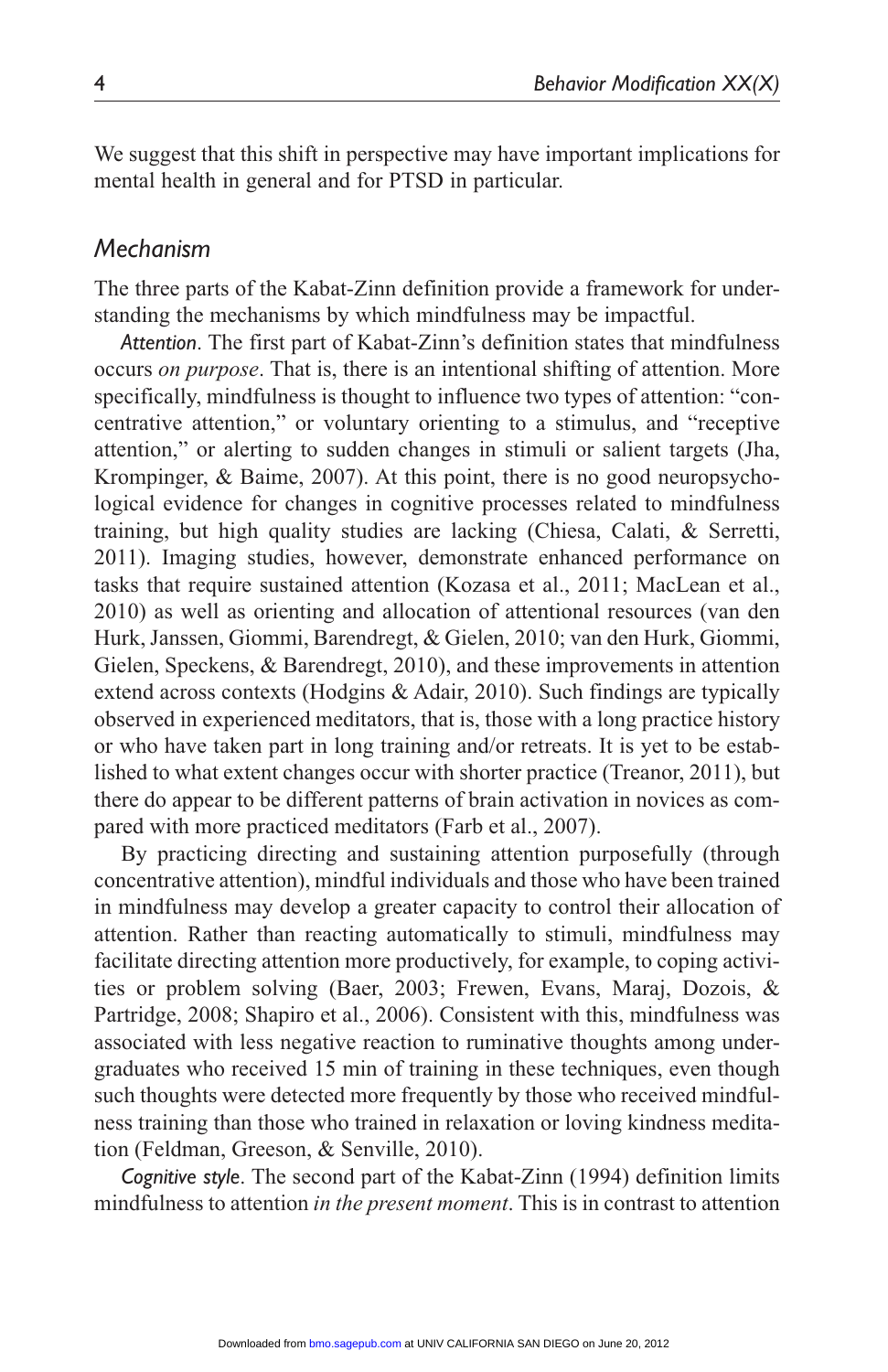paid to the past or future, which can become pathological rumination or worry. Mindfulness meditation may reduce these maladaptive cognitive styles. Feldman, Hayes, Kumar, Greeson, and Laurenceau (2007) demonstrated that worry frequency was significantly negatively correlated with measures of trait mindfulness. Mindfulness-based stress reduction (MBSR; a specific approach that cultivates the state of mindfulness through mindfulness meditation and other techniques and includes 30 hr of instruction via weekly meetings and a day-long retreat; http://www.umassmed.edu/cfm/ stress/index.aspx, accessed September 2, 2011) has been shown to reduce rumination in an uncontrolled trial (Deyo, Wilso, Ong, & Koopman, 2009) and as compared with relaxation in a controlled trial (Jain et al., 2007).

*Nonjudgment*. Finally, Kabat-Zinn highlights adopting a *nonjudgmental stance* as a critical component of mindfulness. During meditation, thoughts and sensations are simply noticed and then attention is turned back to the focus of the meditation (e.g., the breath).

#### *Applicability to PTSD*

Each of the mechanisms by which mindfulness may create change can be applied to PTSD. Attention is linked to PTSD in two ways. First, individuals with PTSD demonstrate attentional bias toward trauma-related stimuli (Buckley, Blanchard, & Neill, 2000), meaning that an individual with PTSD is more likely to detect such stimuli. Second, cognitive theories of PTSD suggest that deficits in cognitive control, that is, the ability to inhibiting irrelevant or unwanted information while attending to other information (Miyake, Friedman, Emerson, Witzki, & Howerter, 2000). Such deficits may partially explain reexperiencing symptoms (e.g., Anderson & Levy, 2009; Aupperle, Melrose, Stein, & Paulus, 2011; Joormann, Yoon, & Siemer, 2010; Verwoerd, de Jong, & Wessel, 2008). Researchers have demonstrated that attention training programs successfully reduce anxiety symptoms and alter cognitive processing in disorders such as social phobia and generalized anxiety disorder (Amir, Beard, Burns, & Bomyea, 2009; Beard & Amir, 2008; Schmidt, Richey, Buckner, & Timpano, 2009). Decreases in anxiety are purported to operate via changes in attentional allocation away from threat (Heeren, Lievens, & Philipott, 2011), although the possibility of a more general change in ability to flexibly utilize attention control has also been proposed (Klumpp & Amir, 2010). Although further research is needed, these findings suggest that interventions designed to moderate attention, including mindfulness, hold promise for PTSD.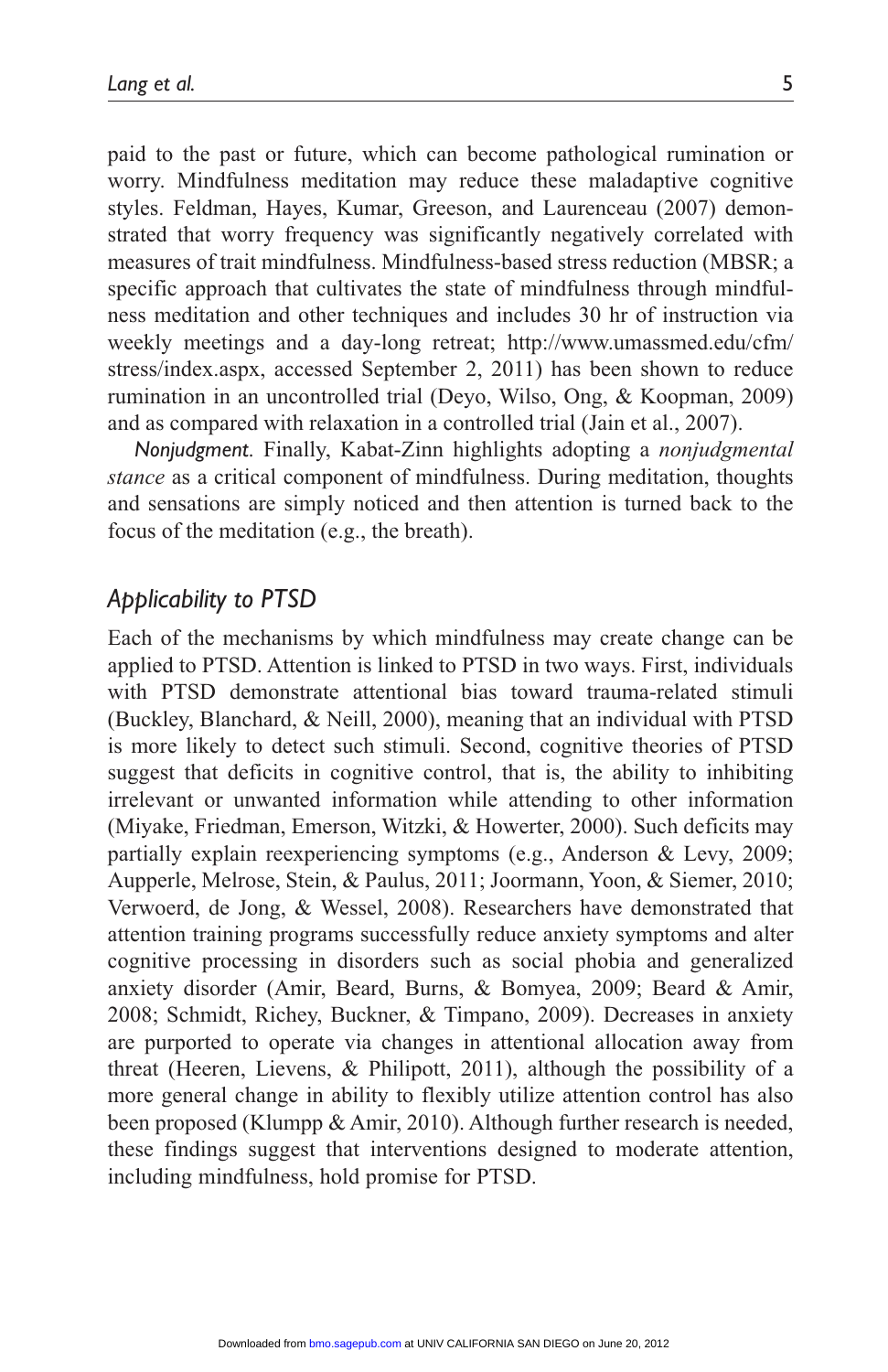The cognitive styles of worry and rumination have been shown to contribute to negative effect (McLaughlin, Borkovec, & Sibrava, 2007) and to the development and maintenance of anxiety disorders in general (e.g., Clark, 1986), and PTSD in particular (Ehlers & Clark, 2000; Wells & Sembi, 2004). Both worry and rumination are associated with increased PTSD symptomatology (Ehring, Szeimies, & Schaffrick, 2009). Furthermore, it appears that changing these cognitive styles reduces psychological distress. In an analogue study, students who were exposed to a set of slides that generate negative affective reactions reported less negative emotion if they had been trained in focused breathing (a brief mindfulness based exercise) as compared with being asked to engage in worry (Arch & Craske, 2006). Change in rumination partially mediated changes in distress in a study of MBSR (Jain et al., 2007). Bernstein, Tanay, and Vujanovic (2011) found that greater attention/ awareness to the present was associated with lower PTSD symptom severity and comorbidity, anxious arousal, and anhedonic depression symptoms in a sample of trauma-exposed adults.

Finally, learning to observe without judgment may counteract the tendency among PTSD patients to negatively interpret internal and external experiences. For example, anxiety sensitivity, which is fear of anxiety and anxiety-related sensations, is a risk factor for the development of panic disorder (Schmidt, 1999) and has been shown to be elevated in individuals with PTSD (Lang, Kennedy, & Stein, 2002). There is a significant negative correlation between anxiety sensitivity and mindfulness, and high anxiety sensitivity is associated with heightened anxious arousal in the context of low mindfulness (Vujanovic, Zvolensky, Bernstein, Feldner, & McLeish, 2007) but less negative effect when paired with high mindfulness (Arch & Craske, 2010). Additional evidence that negative attributions are reduced by mindfulness comes from a study in which college students were trained in meditation or placed in a control condition. The meditative practice was associated with reduced anxiety and negative affect and increased hope, and these changes were mediated by changes in cognitive distortions (Sears & Kraus, 2009). Similarly, mindfulness was associated with less anxious responding to anxiety stressors (i.e., hyperventilation and relaxation) in the laboratory setting (Arch & Craske, 2010).

In addition to being less distressed by observed experience, those who adopt a nonjudgmental stance may be more willing to approach fear-provoking or otherwise emotionally laden stimuli, which counteract avoidance. Evidence for this comes from the previously described Arch and Craske (2006) study in which students viewed negative slides; those who engaged in focused breathing demonstrated more willingness to view the negative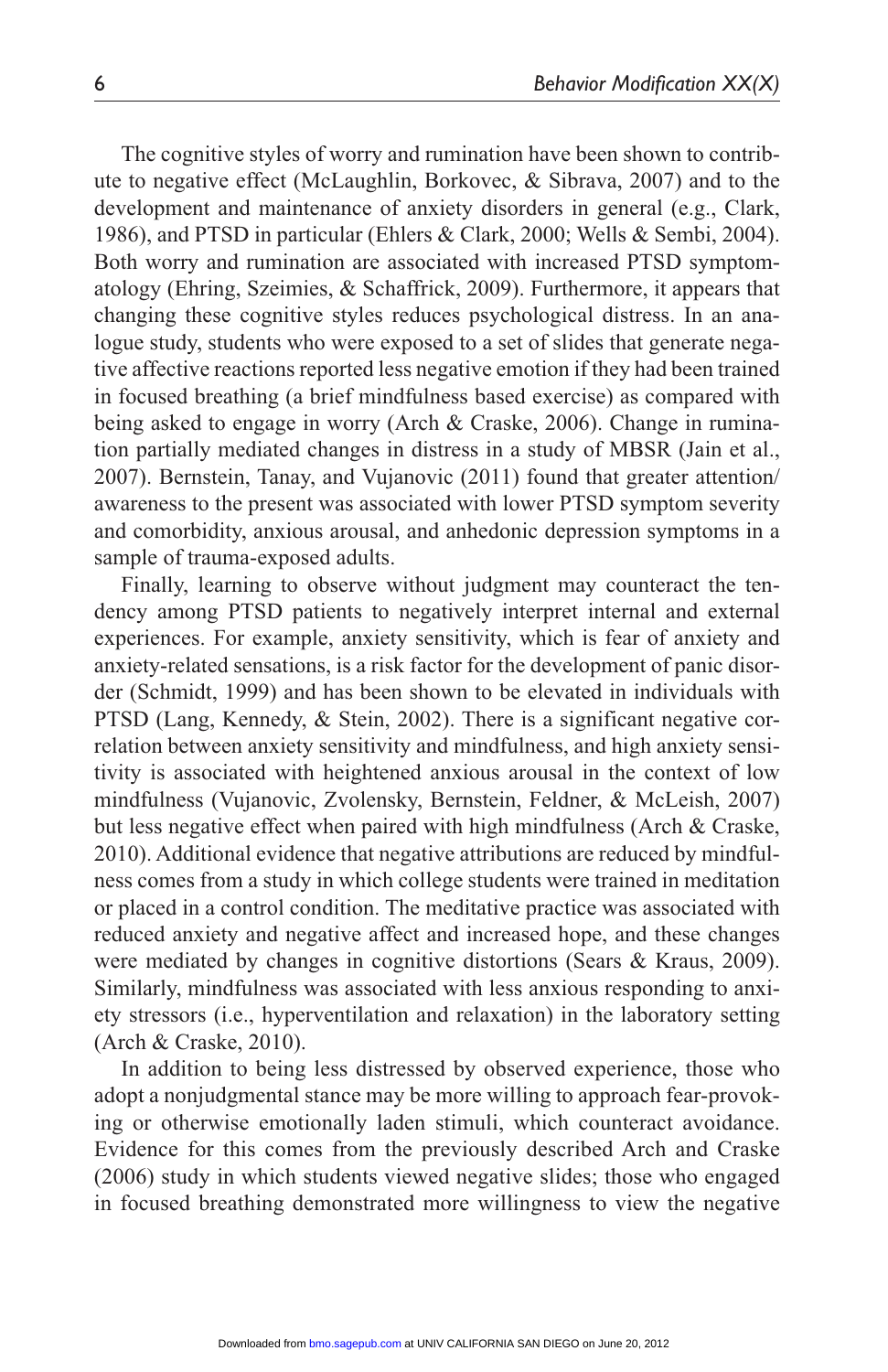images. As a result, mindfulness could be helpful when engaging in therapies, such as exposure therapy and cognitive processing therapy, which require reflection on the traumatic event and related thoughts and feelings (Vujanovic, Niles, Pietrefesa, Schmertz, & Potter, 2011).

Three separate studies have shown that this third mechanism, observing without judgment, may be particularly important in relation to PTSD symptoms, particularly avoidance. After controlling for negative effect and number of traumatic exposures in a nonclinical population, the Accepting Without Judgment Scale of the Kentucky Inventory of Mindfulness Skills was negatively associated with PTSD symptoms, whereas the Observing, Describing and Acting with Awareness Scales were not (Vujanovic, Youngwirth, Johnson, & Zvolensky, 2009). Similarly, after controlling for emotional avoidance, the Nonjudgment Scale of the Five Facets of Mindfulness Questionnaire (but not Observe, Describe, Act with Awareness or Nonreactivity Scales) was negatively associated with PTSD avoidance symptoms (Thompson & Waltz, 2010). Data from a small clinical trial showed that improvements in observing and describing internal experiences were related to improvement in PTSD symptoms (Niles, Klunk-Gillis, Silberbogen, & Paysnick, 2009).

#### *Empirical Support*

There have been several reviews or meta-analyses of mindfulness, all concluding that mindfulness has a medium effect size for addressing mental health concerns. Hofmann, Sawyer, Witt, and Oh's (2010) recent metaanalysis found a pre-post effect size of .63 for reducing anxiety and .59 for reducing depression; within samples with elevated anxiety or depression, the effect sizes were .67 for anxiety and .53 for depression. Similarly, in Grossman, Niemann, Schmidt, and Walach's (2004) meta-analysis, the effect size for mindfulness as compared with control conditions was  $d = .54$  for mental health variables. Approximately the same effect size was estimated based on change from pre- to post- in uncontrolled studies. The Baer (2003) review found an overall mean effect size of .59 at posttreatment and followup. Importantly, it should be noted that these reviews include studies using mindfulness-based cognitive therapy, so it is not clear what effect can be attributed to mindfulness alone.

To our knowledge, five studies have evaluated the effect of mindfulness on anxiety disorders. Two small, uncontrolled studies found significant reductions in anxiety associated with mindfulness practice (Bögels, Sijbers, & Voncken, 2006; Kabat-Zinn et al., 1992). Meditation-based stress management was shown to outperform psychoeducation for patients with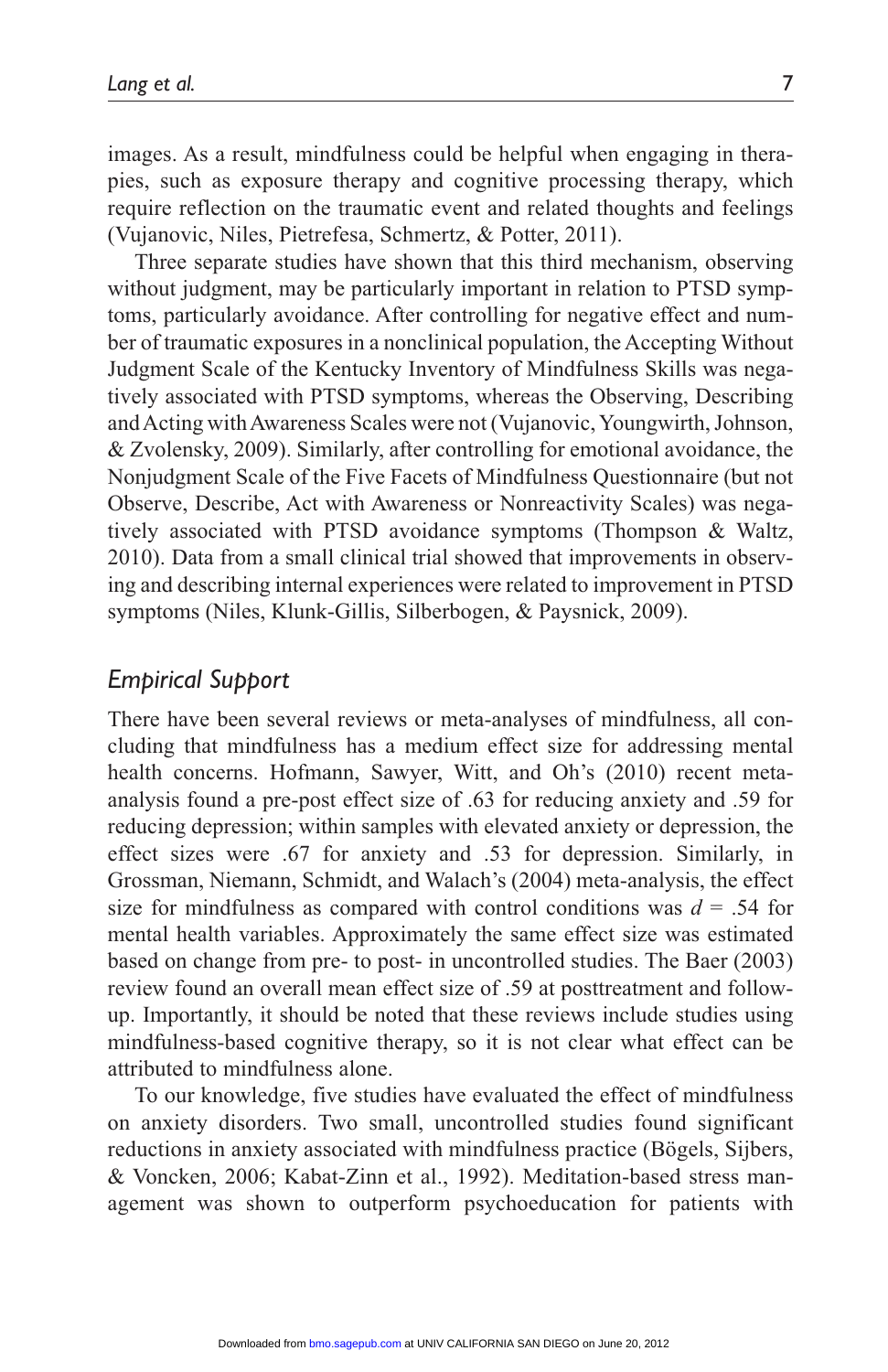generalized anxiety disorder or panic who were incomplete responders to pharmacotherapy (Lee et al., 2007). MBSR did not, however, do as well as group cognitive-behavioral therapy for social anxiety, but it was associated with a large pre-post within-group effect size (Koszycki, Benger, Shlik, & Bradwejn, 2007). In the largest randomized trial to date, Vøllestad, Sivertsen, and Nielsen (2011) found that MBSR, as compared with waitlist, led to significant reductions in anxiety, worry, insomnia, and general distress in a heterogeneous group of anxiety disorders patients (PTSD was not included); the effects were mediated by mindfulness.

Three studies have evaluated mindfulness for patients with trauma histories or PTSD. Kimbrough, Magyari, Langenberg, Chesney, and Berman (2010) executed an uncontrolled study of MBSR in a heterogeneous group of distressed survivors of childhood sexual abuse (*n* = 27), 15 of whom had presumptive PTSD. The investigators showed statistically significant reductions in PTSD symptoms (effect size (ES) at the end of the 8-week intervention was 1.2 and was 0.8 at 24 weeks). They observed the largest observed change in avoidance/numbing symptoms, consistent with the prediction that the nonjudgmental stance of mindfulness reduces the need for avoidance. There were also statistically significant changes in anxiety and depression. Niles et al. (2009) have presented data on mindfulness as compared with psychoeducation. Both interventions were delivered in eight sessions, with six of the sessions occurring via telephone. They found no group differences in completion; 82% overall completed and on average reported good satisfaction. Mindfulness was associated with greater reduction in clinician-rated and self-report PTSD symptoms, with a significant dose-response effect suggesting more improvement with more practice. Finally, Kearney et al. (2012) conducted an uncontrolled study of MBSR as an adjunct to usual care in 92 veterans with PTSD. On average, veterans attended approximately six of the nine classes. They observed a medium effect size change in PTSD symptoms, depression and functioning. Although it is hard to know what to attribute these changes with no control and with other interventions occurring concurrently, the changes were mediated by changes in mindfulness.

In summary, mindfulness has been studied as an intervention for several anxiety disorders, but only three studies have evaluated mindfulness-based interventions in PTSD. The existing trials suggest that mindfulness is associated with a medium-large effect size in anxiety disordered patients, but the studies are limited by small size and lack of control groups. A study of social phobics showed that mindfulness was not as good as group CBT, which is the best supported treatment for social anxiety (Koszycki et al., 2007). It is reasonable to believe that the same would be found if mindfulness were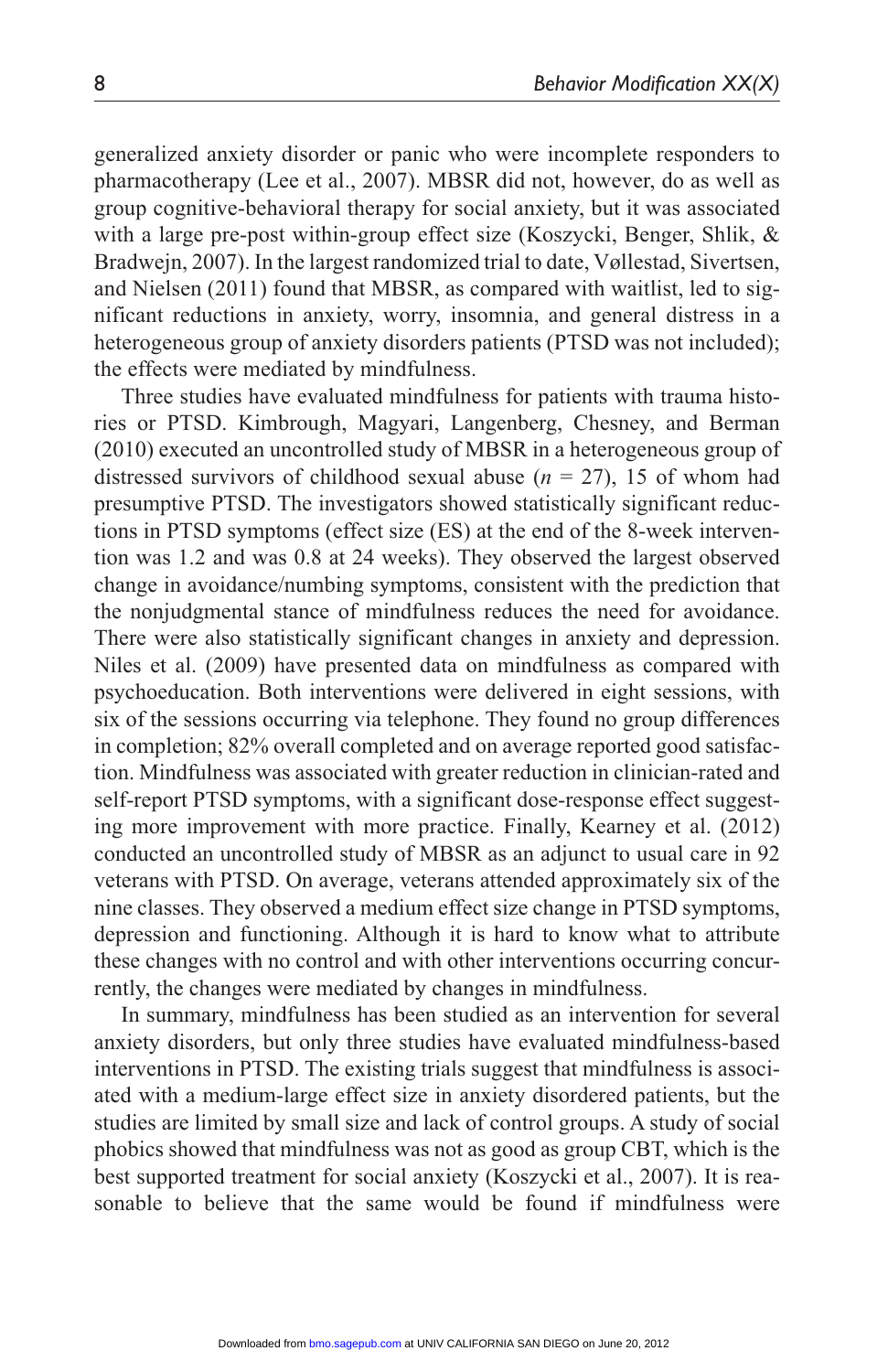compared with evidence-based PTSD therapies, such as prolonged exposure or cognitive processing therapy. Even if mindfulness does not merit being a first-line intervention, it appears to make a meaningful impact on symptoms and may be a good alternative for patients who prefer meditation to other approaches. There are generally high rates of treatment completion (76%- 85%) for mindfulness interventions (Baer, 2003; Kabat-Zinn & Chapman-Waldrop, 1988), although this estimate includes clinical and nonclinical samples and may overestimate compliance in mental health patients. Mindfulness may have a particularly important role in reducing avoidance and, thus, should also be evaluated as an adjunct to other PTSD treatments. Finally, the question of whether mindfulness has an impact that is unique from relaxation should be evaluated. Mindfulness practice is often reported to lead to a sense of relaxation (Baer, 2003), although relaxation is not a goal of the practice. Although it is hypothesized here that mindfulness leads to change by several other mechanisms, Jain et al. (2007) failed to find a difference in a student sample between mindfulness meditation and relaxation, with both conditions reducing distress and increasing positive affect.

## **Mantra Meditation**

Mantra meditation involves focusing on an object to bring about a sense of peace and relaxation. For example, TM is a type of mantra meditative practice that "allows your mind to settle inward beyond thought to experience the source of thought, the most silent and peaceful level of consciousness" (The Transcendental Meditation Program, 2011). TM involves directing one's attention to a mantra (a word or phrase), which is silently repeated until the repetition no longer needs to be consciously directed and the mind is free of thought (Ospina et al., 2007). There are other variations of mantra-based approaches, such as the relaxation response, in which the practitioner is instructed to progressively relax his or her muscles and then silently say "one" with each exhalation so the mantra is linked to the breath (Ospina et al., 2007), and the Acem meditation, in which the mantra is a nonword sound (Nesvold et al., 2011).

Another related practice is called the Mantram Repetition Program, which teaches repetition of a sacred word or phrase (i.e., a Mantram) that is repeated intermittently, at any time or place. The term *Mantram*, rather than mantra, is used to differentiate this program from TM and to acknowledge its originator, Easwaran (2008). Repeating a Mantram is intended to heighten awareness of the thought process rather than transcend it as is intended in TM. Slowing down and practicing one-pointed attention are associated skills taught to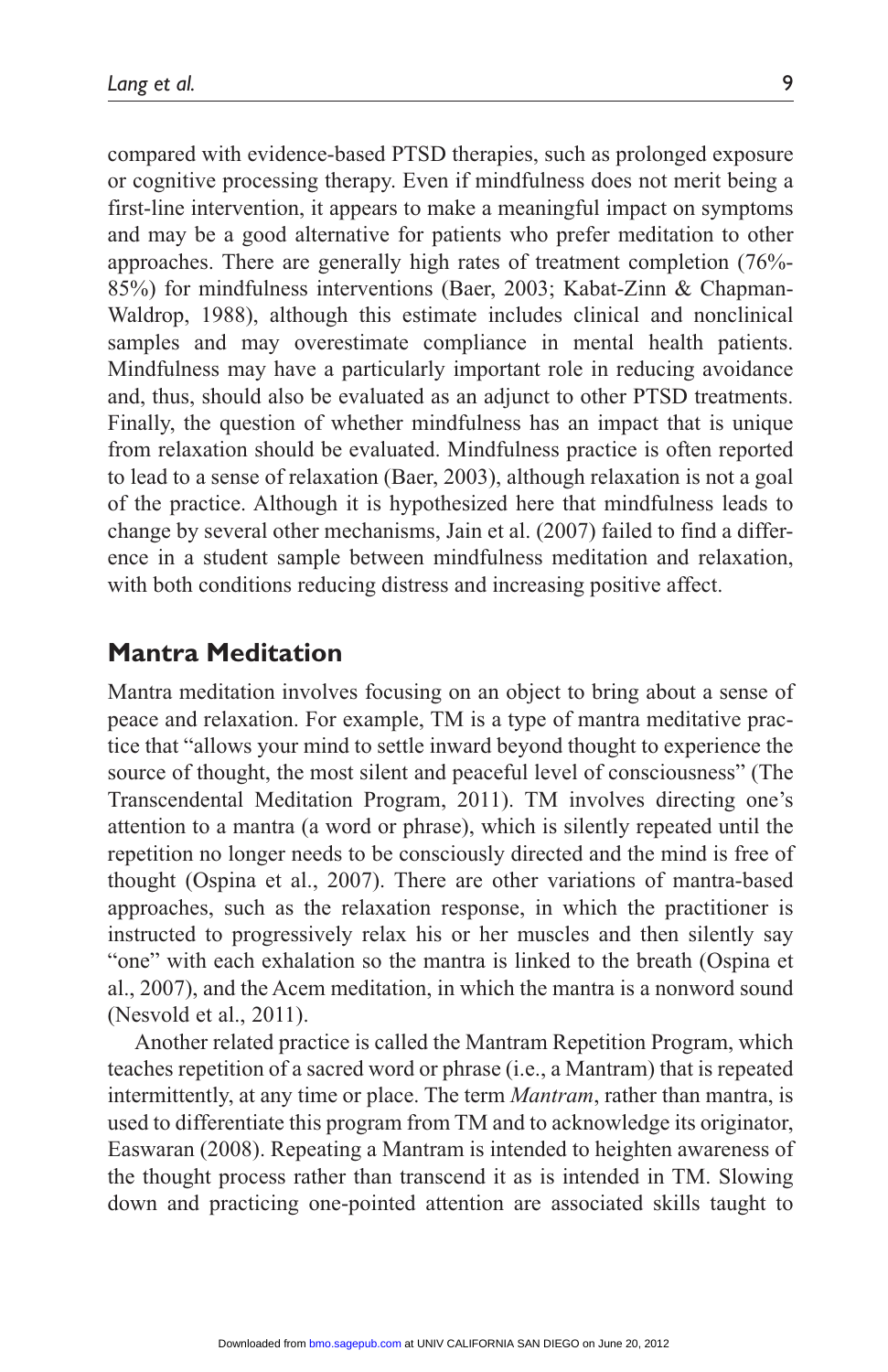support Mantram Repetition. With repeated practice, the silent, refocusing of attention on a chosen spiritual phrase of comfort or inspiration may come to be an alternative reaction to the stress response.

#### *Mechanism*

The TM approach is thought to bring on a state of no thought in which physiological arousal is reduced while maintaining a high state of alertness (often referred to as "restful alertness"); this state is thus thought to be distinct from relaxation and sleep (Ospina et al., 2007). A number of different types of evidence are consistent with the idea that mantra meditation reduces physiological arousal, but whether this reduction is greater than that produced by relaxation or rest has not been definitively shown. Nesvold et al. (2011) found that Acem meditation was associated with increased parasympathetic and decreased sympathetic activity. In a recent meta-analysis, however, Ospina and colleagues (2007) reported that the relaxation response was no better than biofeedback in terms of reducing muscle tension and led to less reduction in heart rate than did rest. Engaging in TM does not appear to reduce blood pressure in the short term (Nidich et al., 2009; Ospina et al., 2007) but has been associated with changes in catecholamines and cortisol that suggest more adaptive long-term responding to stress (Infante et al., 2001; MacLean et al., 1997). An older meta-analysis of physiological differences between TM and rest concluded that TM had a larger effect size in basal skin resistance and respiration rate but not for heart rate and spontaneous skin resistance (Dillbeck & Orme-Johnson, 1987). Evidence for the heightened state of alertness that accompanies the reduction in physiological arousal comes largely from EEG studies (Dillbeck & Orme-Johnson, 1987).

Unlike TM, the Mantram Repetition Program is thought to heighten awareness of one's thoughts (not transcend them) and may facilitate emotional self-regulation. It is taught as an intentional distraction that can be used to interrupt disturbing thoughts and behaviors to allow some "pause time" in which to make better choices, a process that has been described as "mindful distraction" (Vujanovic, Niles, Pietrefesa, Schmertz, & Potter, 2011). It is also possible that Mantram Repetition elicits a feeling of well-being or selfconfidence, in part, perhaps, because of the personal spiritual meaning of the chosen word or phrase.

### *Applicability to PTSD*

PTSD, like all anxiety disorders, is characterized by inappropriate triggering of the fight-flight response, the body's automatic response to danger or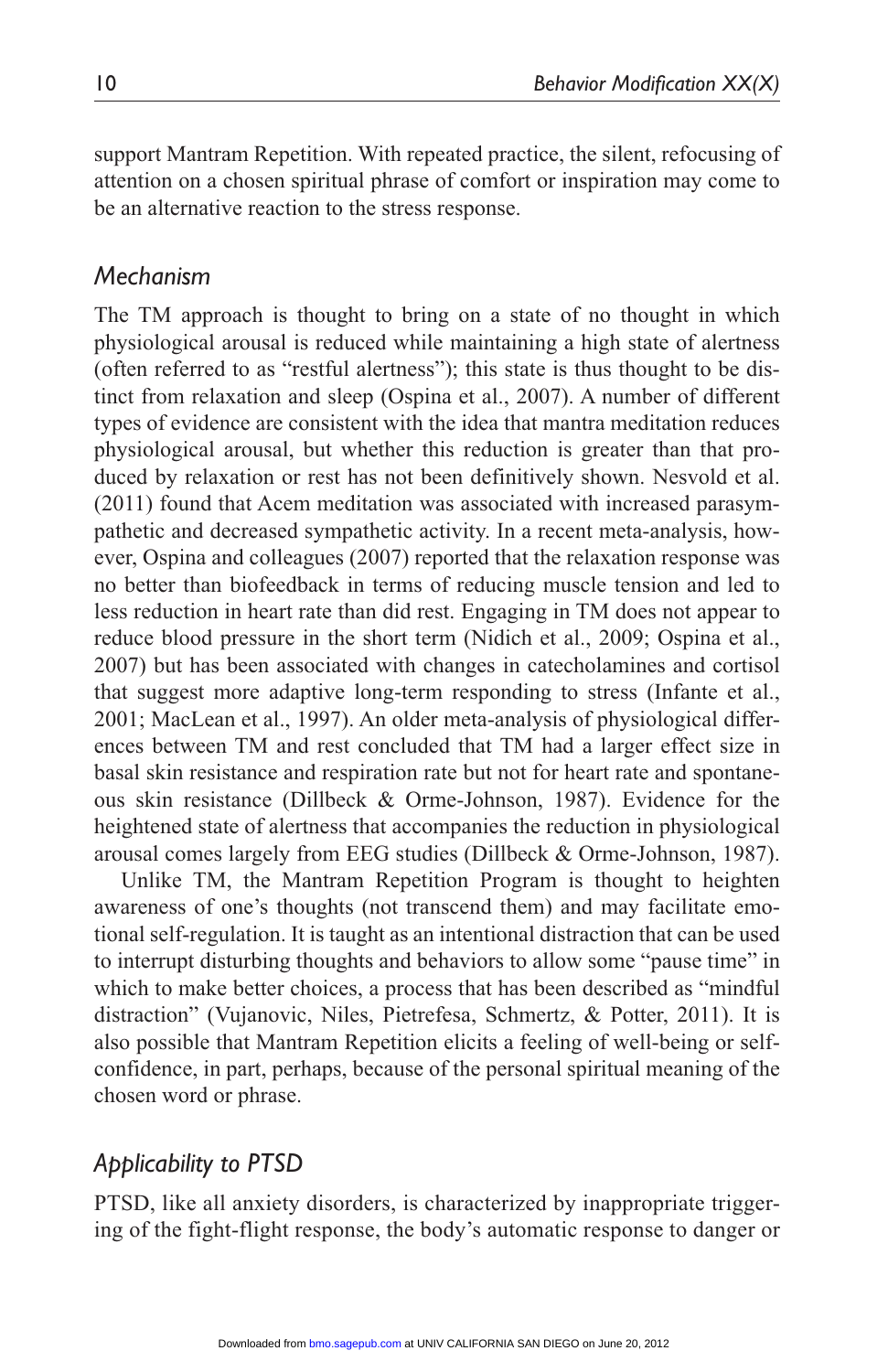fear-provoking stimuli that is controlled by the autonomic nervous system. Mantra meditation, by reducing autonomic responding (i.e., fight-flight response) in particular and emotional responding more generally, should counteract this aspect of PTSD. It would further be predicted that TM and related approaches are likely to lead to baseline reduction in arousal, whereas Mantram Repetition aims to reduce arousal in the moment.

#### *Empirical Support*

Few studies have evaluated mantra meditation for PTSD. An early metaanalysis of the effects of various types of relaxation on trait anxiety suggested that TM had a larger effect size (.70) than relaxation techniques (.39) and other types of meditation (.28) (Eppley, Abrams, & Shear, 1989). College students who were trained in TM showed reduced overall psychological distress, anxiety, and depression and increased coping ability (Nidich et al., 2009). Brooks and Scarano (1985) compared TM (*n* = 9) to eclectic individual psychotherapy  $(n = 9)$  in Vietnam veterans. They observed clinically significant reductions in PTSD symptoms and anxiety, but significant methodological issues with the study limit the conclusions that should be drawn (Strauss et al., 2011). Rosenthal, Grosswald, Ross, and Rosenthal (2011) conducted a very small  $(n = 5)$  uncontrolled trial of TM in veterans of the wars in Iraq and Afghanistan. The participants showed clinically meaningful improvement on clinician-rated and self-report measures of PTSD and in quality of life.

Finally, Bormann, Thorp, Wetherell, Golshan, and Lang (2011) conducted an initial randomized trial of Mantram Repetition plus usual care (medication and case management) as compared with usual care alone for PTSD in combat veterans. Those who participated in the Mantram Repetition Program  $(n = 71)$  as compared with controls  $(n = 75)$  demonstrated significantly greater reductions self-report ( $np^2 = .03^1$ ) and clinician rated ( $np^2 = .03$ ) PTSD symptoms, depression ( $np^2 = .05$ ), and improvement in mental health related quality of life ( $np^2 = .03$ ) after six group sessions. Change in PTSD symptoms was mediated by levels of spiritual well-being (Bormann, Liu, Thorp, & Lang, 2011), supporting the hypothesis that the spiritual aspect of the practice is important. There were very few dropouts, only 5 (7%). In spite of the promising findings, the lack of an active comparison group limits the interpretability of the results; it is not clear whether the findings can be attributed to Mantram Repetition Program specifically or may be due to nonspecific factors related to participating in a group in addition to usual care.

In summary, evidence for mantra meditation is also quite limited. The studies of TM are small and methodologically limited. Mantram Repetition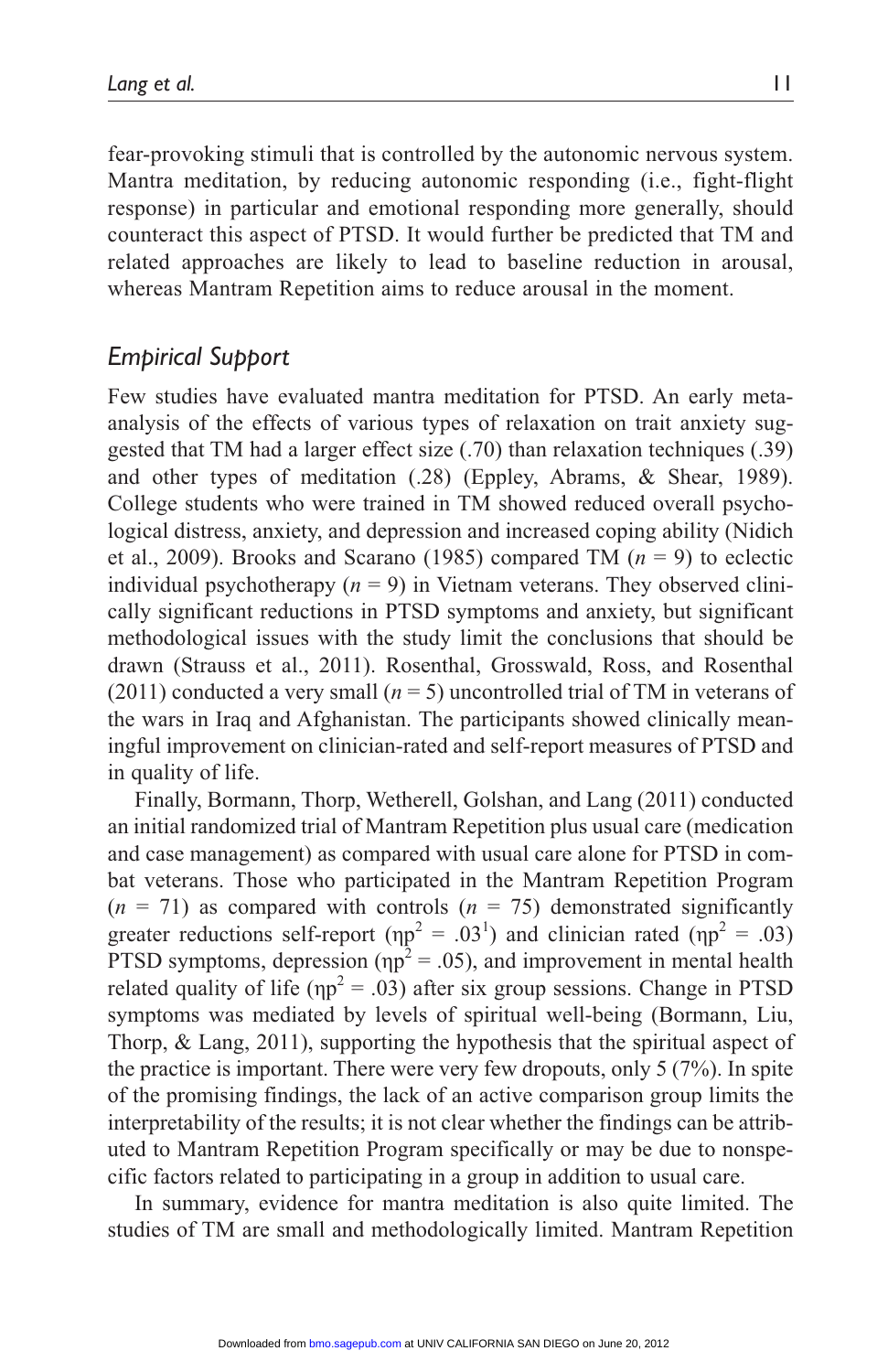has been associated with a small to medium effect size in a larger study, but additional work is needed to establish the efficacy of the approach.

### **Loving Kindness and Compassion Meditation**

Practitioners of this type of meditation are guided to appreciate others and to wish them happiness (loving kindness meditation) and freedom from suffering (compassion meditation), potentially leading to a heightened sense of warmth toward and closeness to others (Negi, 2009).

#### *Mechanism*

*Positive emotion*. Several studies show that compassion meditation enhances positive affect. Hutcherson, Seppala, and Gross (2008) compared a 7-min loving kindness meditation exercise with an imagery exercise and found that even this very brief intervention, as compared with imagery, led to increased positive mood and decreased negative mood. Using a longer intervention, Fredrickson, Cohn, Coffey, Pek, and Finkel (2008) showed that six 60-min sessions of loving kindness meditation training over 7 weeks administered to workers ( $n = 102$ ), as compared with waitlist control ( $n = 100$ ), resulted in increasing positive emotion during the study. A pilot study  $(n = 18)$  of loving kindness meditation for negative symptoms of schizophrenia, which we believe is the first published application of this technique in a clinical sample, showed that the practice increased positive emotion and decreased negative emotion (Garland et al. 2010). Consistent with these findings, evidence from functional MRI shows activation in areas typically associated with positive affect (left medial prefrontal cortex and anterior cingulate gyrus) in an expert meditator engaged in compassion meditation (Engström & Söderfeldt, 2010).

*Social connectedness*. The brief meditation exercise used by Hutcherson and colleagues (2008) was associated with more positive explicit and implicit reactions about others. This increase in social connectedness may be direct, or the effect may be indirect. Positive emotions are associated with interpersonal closeness and enjoyment and lead to increased sociability and prosocial behavior; this effect may be self-perpetuating because social interaction leads to further positive emotions (Waugh & Fredrickson, 2006). Sharing of positive events, rather than providing support during negative events, is predictive of relationship health (Gable, Gonzaga, & Strachman, 2006). Positive emotions also lead to more flexible thinking, which, in turn, enhances one's ability to take the other's perspective and to feel close to and appreciate the other (Waugh & Fredrickson, 2006).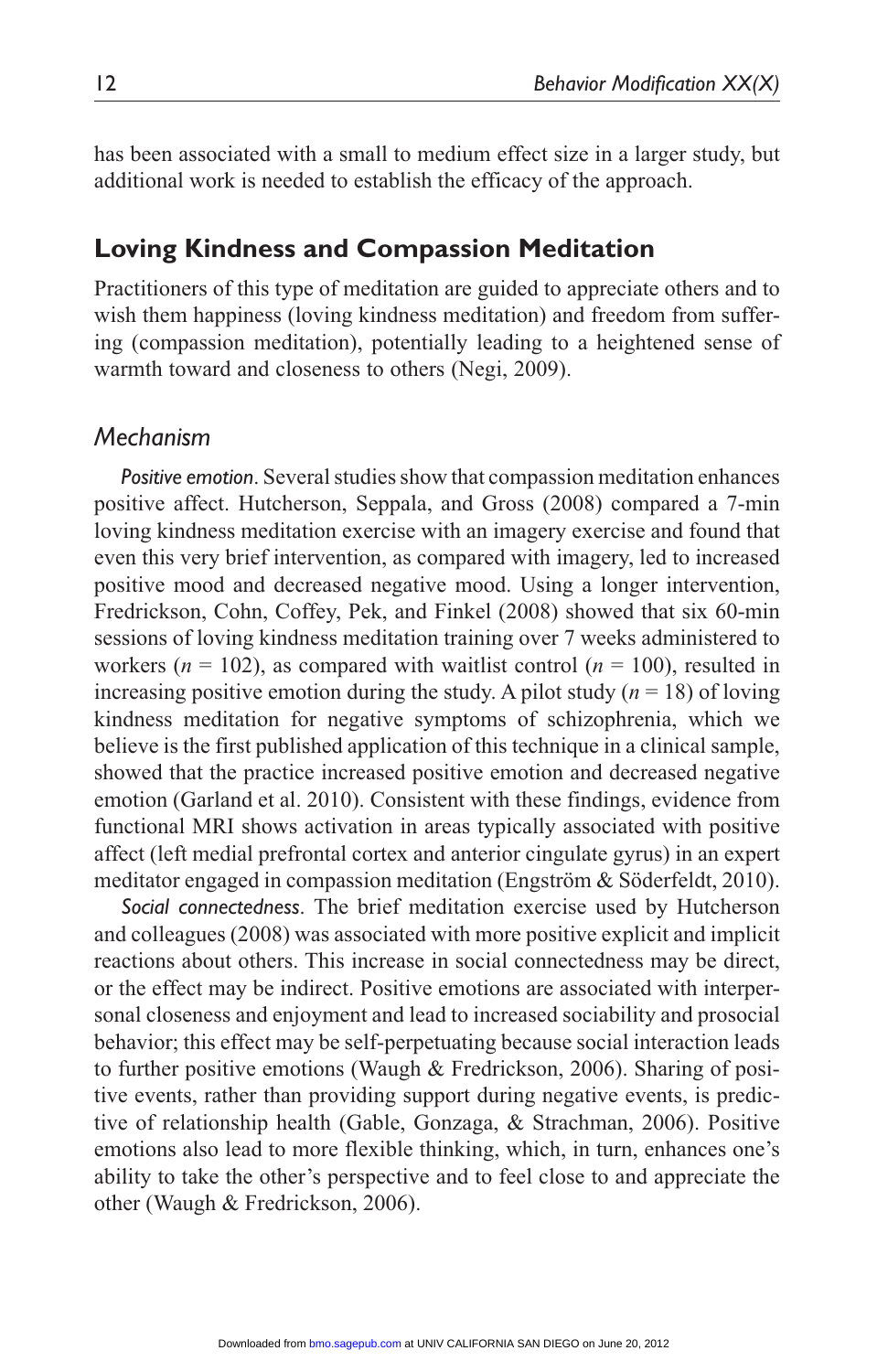*Broaden and Build Theory*. The mechanism by which compassion meditation may effect change can be summarized using Fredrickson's (1998, 2001) Broaden and Build Theory. The theory suggests that compassion meditation increases positive emotion and social connectedness, both of which increase personal resources, such as a sense of mastery, resilience, and social support. These increased resources, in turn, have been associated with improved life satisfaction. Positive emotion also appears to directly affect symptomatology (for description and tests of the model, refer to Fredrickson, 2001, 2008; Tugade & Fredrickson, 2004).

#### *Applicability to PTSD*

Positive emotions are commonly viewed as a brief respite or distraction from stress or negative emotion. In contrast to this view, however, it is argued that positive emotions actually counteract the cognitive and physiological effects of negative emotion. This may be in part due to neurobiologically based homeostatic processes that coordinate the autonomic system (Craig, 2009). Specifically, a model where the anterior insular cortex regulates sympathetic and parasympathetic nervous system input and activity can account for the apparent balance between types of affect. These systems are associated with unique affective and behavioral tendencies (parasympathetic—approach, affiliation-related affect; sympathetic–withdrawal, survival emotions such as fear). By this model, "coordinated opponency" (i.e., reciprocal regulation) between these two systems can account for findings that emotional and behavioral correlates of the parasympathetic system, including positive emotion, down-regulate negative emotion.

Induction of positive emotion may affect PTSD in three ways. First, PTSD in particular is characterized by strong negative affect—fear/anxiety, depression and anger/irritability—accompanied by a dampening of positive affect (Litz & Gray, 2002). If compassion meditation increased positive affect and decreased negative affect, it could have a profound impact on outcomes, as dysphoria appears to be the best predictor of problems in psychosocial functioning (Pietrzak, Goldstein, Malley, Rivers, & Southwick, 2010). Second, PTSD is associated with autonomic hyperarousal (APA, 2000; Barlow, 2002). Positive emotions, as opposed to neutral distractors or other negative emotions, reduce anxiety-related cardiovascular reactivity (Fredrickson, Mancuso, Branigan, & Tugade, 2000). Finally, positive emotions have been linked to resilience, that is, the ability to recover from negative experiences and to change based on situational demands (Tugade & Fredrickson, 2004). Positive emotions have been explicitly tied to the process of coping with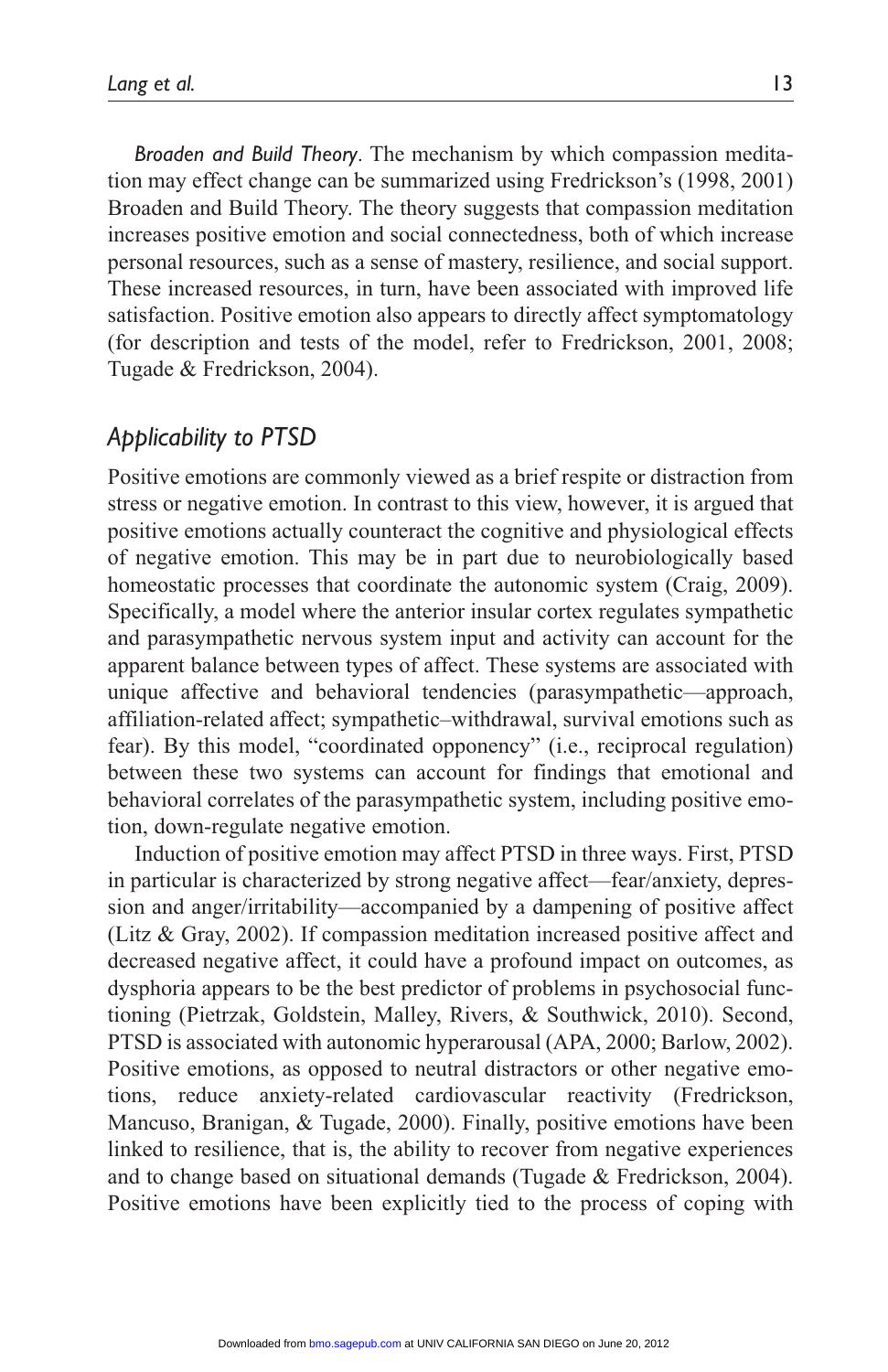highly stressful events. For example, Fredrickson, Tugade, Waugh, and Larkin (2003) found that positive emotions were a critical component in resilience among college students after the September 11 terrorist attacks. Similarly, bereaved caregivers who experienced positive emotion during their grief found more positive meaning in their loss and demonstrated more long-term goal setting and planning, which corresponded to greater wellbeing 12 months later (Moskowitz, 2001). It appears, however, that resilience is not only a trait characteristic but can be enhanced by induction of positive emotion (Tugade & Fredrickson, 2004). For these reasons, finding ways of generating and sustaining positive emotion is described as an important clinical need (Folkman, 2008).

Social connectedness plays an important role in mental health in general and PTSD in particular (see, for example Cacioppo, Hughes, Waite, Hawkley, & Thisted, 2006; Cacioppo & Patrick, 2008). Individuals with PTSD frequently report feelings of detachment or estrangement from others (APA, 2000). PTSD is associated with poorer marital and family functioning and more impairment in interpersonal relationships and social activities (Schnurr, Lunney, Bovin, & Marx, 2009). PTSD patients have been shown to have a diminished ability to empathically connect with others (Nietlisbach, Maercker, Rössler, & Haker, 2010), and deficits in empathy appear to be positively correlated with verbal aggression in veterans with PTSD (Teten, Miller, Bailey, Dunn, & Kent, 2008). Social impairment is a predictor of chronicity of the disorder (Marshall et al., 2006) and predicts return for additional care after initial treatment (Fontana & Rosenheck, 2010). Social isolation may be the strongest and the most reliable predictor of suicidal thoughts and behavior (Van Orden et al., 2010) and has been linked to increased risk of suicide in PTSD patients (Panagioti, Gooding, Dunn, & Tarrier, 2011). A sense of connection, or belongingness, on the other hand, is associated with better psychological and social functioning (Hagerty, Williams, Coyne, & Early, 1996), including reduced anxiety and greater self-esteem (Lee & Robbins, 1998). Finally, among veterans with PTSD, higher levels of altruism have been associated with lower levels of symptomatology (Kishon-Barash & Johnson, 1999).

### *Empirical Support*

Compassion meditation has not been specifically evaluated for any anxiety disorder. Pace et al. (2009) recruited 61 college students into a study comparing compassion meditation and health education discussion. Participants were assessed using a standardized stress test (public speaking followed by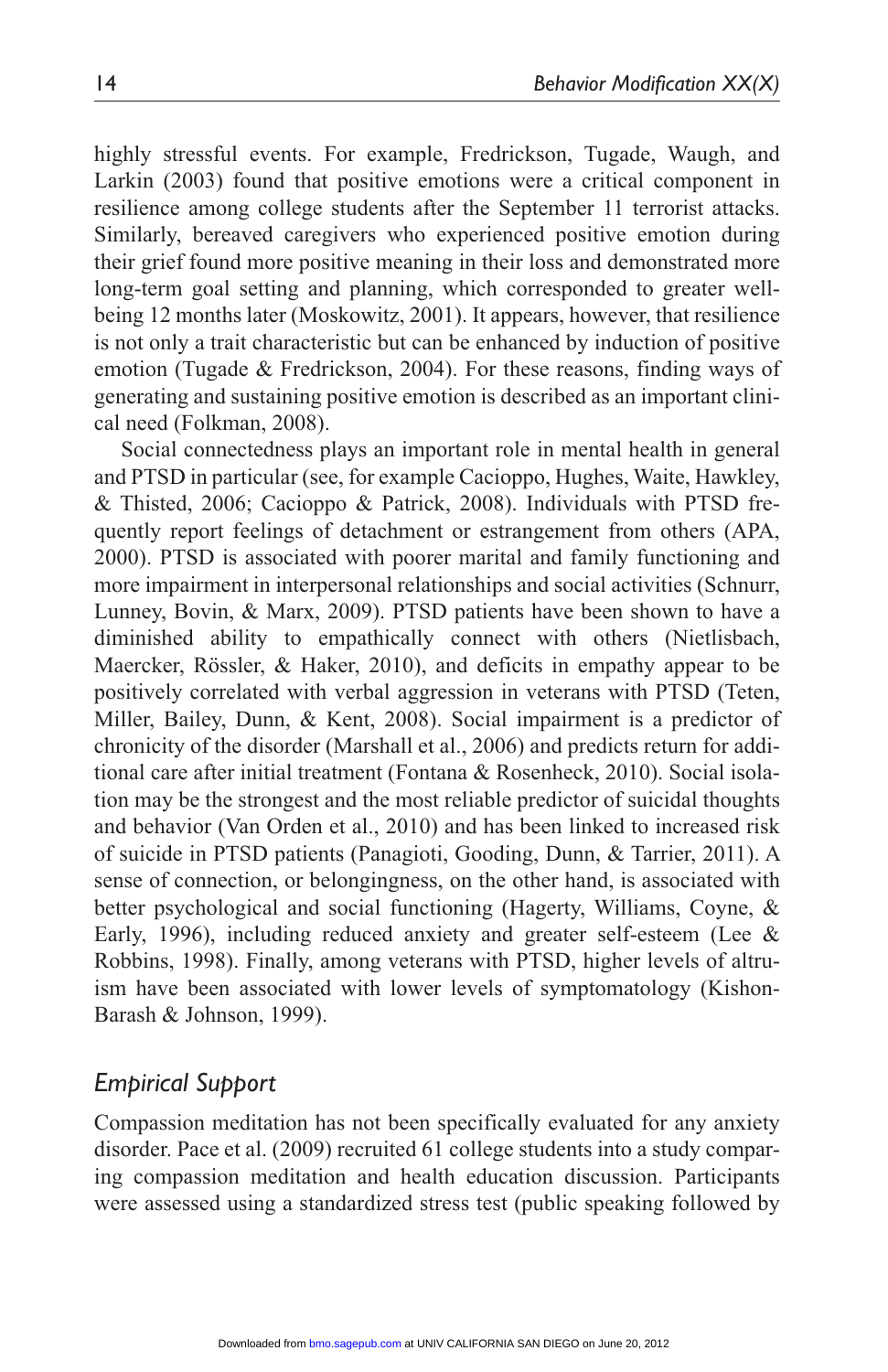mental arithmetic) and physiological measures. The more students had practiced meditation at home, the less distress they reported after the stress test. Johnson et al. (2011) conducted a pilot study of loving kindness meditation with individuals diagnosed with schizophrenia-spectrum disorders  $(n = 18)$ . Of them, 88% completed the treatment, and the practice was perceived to be easy, enjoyable, and useful. Participants actively engaged in the meditation, practicing an average of 3.7 days per week with an average of 19.1 min of practice per day. In this study, loving kindness meditation was associated with a large effect size increase in positive emotion and life satisfaction, a large effect size reduction in negative symptoms and anhedonia, and a medium effect size reduction in asociality. These gains generally were maintained over a 3-month follow-up period (Johnson et al., 2011). Finally, Carson et al. (2005) applied loving kindness meditation for low back pain. They found that, as compared with standard care, loving kindness meditation led to reduced general psychological distress, anxiety and hostility after the intervention and 3 months later.

### **Discussion**

Three different types of meditative interventions have been considered as ways to reduce symptomatology and improve quality of life for individuals with PTSD. As outlined in Table 1, the primary hypothesized mechanisms behind these interventions differ, but all are connected to the psychopathological processes that contribute to PTSD. Given the different ways in which these approaches may impact symptomatology, it is important that future researchers clearly describe the nature of the meditative intervention that they use and include measures to test whether the proposed mechanisms are mediating change.

Mindfulness meditation has the best empirical support for treatment of PTSD, but the evidence is largely based on generalization from other anxiety disorders. Thus, an initial randomized clinical trial of mindfulness meditation is warranted. Mindfulness should also be evaluated as an adjunct to cognitive-behavioral therapies for PTSD. For example, by increasing willingness to approach feared stimuli, mindfulness may enhance the efficacy of exposure-based therapies. It also may increase awareness and malleability of automatic thoughts. Existing psychotherapies, such as mindfulness-based cognitive therapy, acceptance and commitment therapy, and dialectical behavior therapy, have utilized mindfulness in combination with other therapeutic strategies, but this strategy has not been applied specifically to PTSD treatment. The few studies of mantra meditations show promise, but there are significant methodological limitations to the studies to date. At this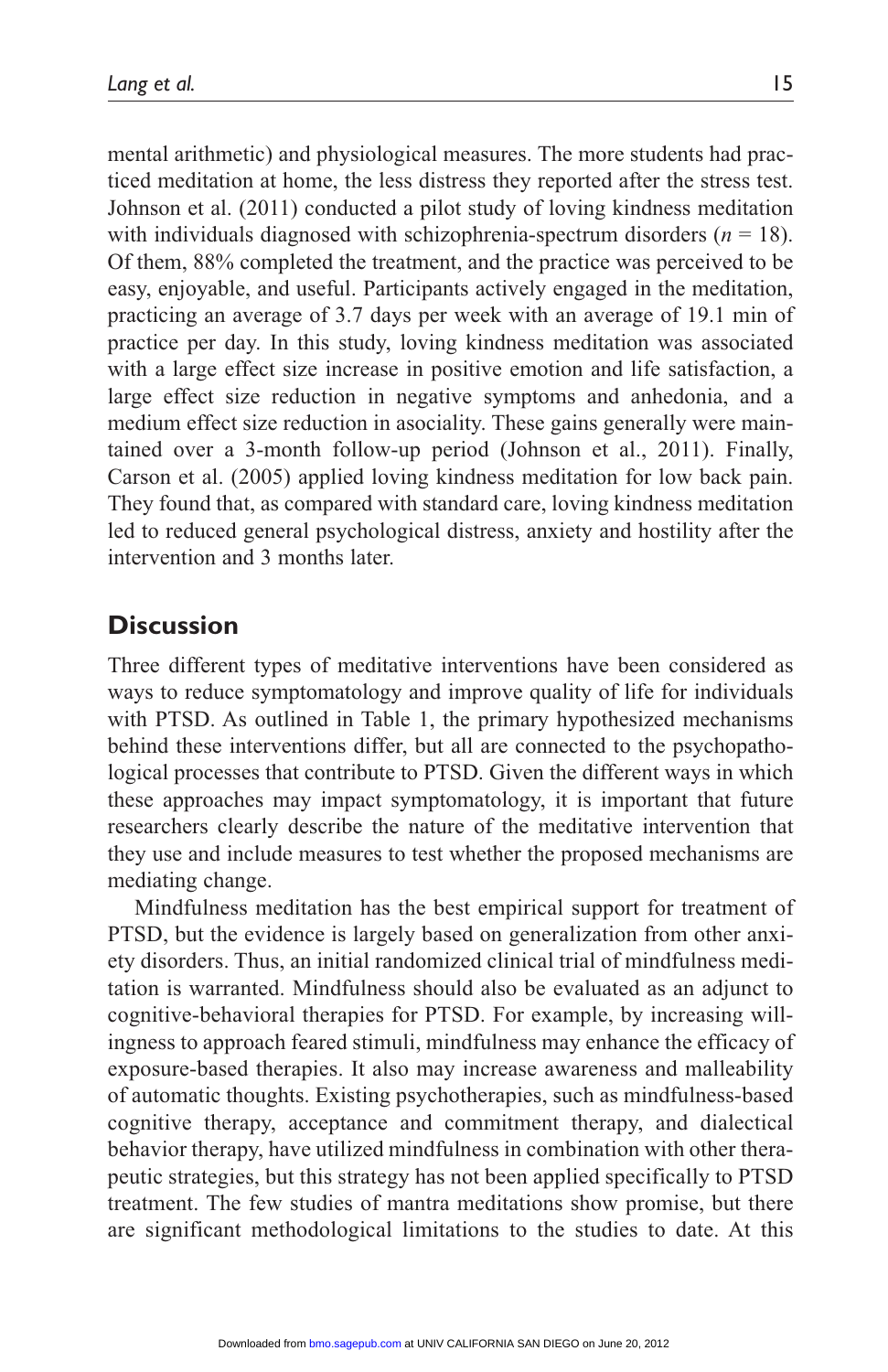| Type        | Proposed mechanism             | Hypothesized impact<br>on PTSD symptoms                                                                                                         |
|-------------|--------------------------------|-------------------------------------------------------------------------------------------------------------------------------------------------|
| Mindfulness | Increased attentional control  | Increases control over intrusive<br>thoughts/memories<br>Shift attention to more<br>productive activities, such as<br>coping or problem solving |
|             | Present-focus                  | Reduces worry/rumination                                                                                                                        |
|             | Encourages nonjudgment         | Reduces cognitive distortions<br>Reduces avoidance                                                                                              |
| Mantra      | Reduces physiological arousal  | Reduces hyperarousal<br>Redirects attention, intentional<br>distraction                                                                         |
|             |                                | Improves emotional self-<br>regulation                                                                                                          |
| Compassion  | Increases positive emotion     | Reduces negative affect and<br>stress-related reactivity<br>Enhances coping/resilience                                                          |
|             | Increases social connectedness | Increases social support and,<br>therefore, coping                                                                                              |

#### **Table 1.** Mechanisms for Meditation-Based Change in PTSD Symptoms

<sup>a</sup>Partial eta squared (ηp<sup>2</sup>) effect sizes are typically interpreted as follows: small = .01, medium =  $.06$ , and large =  $.15$ . See p. 11

point, therefore, additional pilot work to estimate the feasibility and effect size of the mantra meditation interventions and to differentiate the effect of such practices from other approaches that target physiological arousal, such as rest and relaxation, is warranted. Compassion meditation has not been evaluated for any anxiety disorder but also merits additional evaluation. Empirically supported PTSD treatments (i.e., exposure-based therapy and cognitive therapy) focus primarily on the reduction of negative emotions. Hence, compassion meditation, which induces positive emotion, would complement these approaches. In addition, there has been recent recognition of the importance of building social support in those with PTSD. For example, a trial is underway evaluating the impact of involving the spouse in cognitive-behavioral therapy for PTSD (Billette, Guay, & Marchand, 2008). Compassion may be an alternative approach for targeting social support.

It is our hope that this work will inspire additional scientific interest in the study of meditation as a clinical tool. In addition to general questions about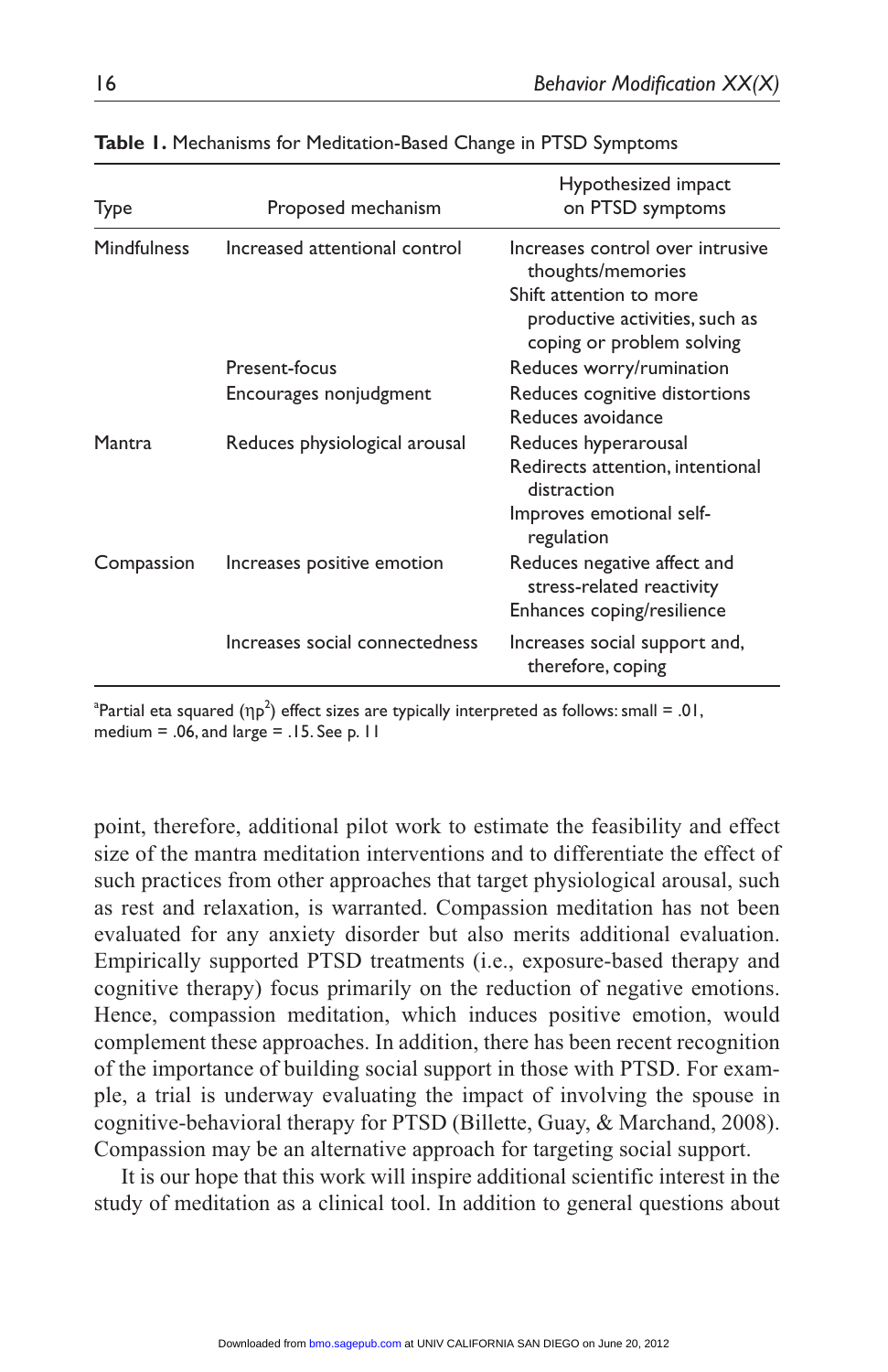potential treatment efficacy within this population, questions about the mechanism of these meditation interventions (compared with one another and compared with other treatment types) remain. For example, all aspects of meditation-based approaches maintain a central focus on processes requiring sustained, concentrated attention (i.e., attention toward the present moment in mindfulness, attention to a word or phrase in the Mantram Repetition Program, attention toward wishing others well in compassion meditation). The distinct benefit or differences between the types of stimuli that are of focus is unknown, despite of the fact that these approaches vary in how much they emphasize the importance of the attentional component of meditation. A comparison of meditation approaches relative to processes implicated in cognitive-behavioral treatments (e.g., change in distorted cognitions or cognitive decentering, behavioral avoidance) would also further our understanding of mechanisms of action. It may be that these interventions represent distinct means to similar, functional ends (e.g., top-down control of affective responding). Alternatively, disparate mechanisms altogether may be at work.

Moreover, an understanding of the type and trajectory of behavioral change that occurs as a result of these interventions is not well understood. The effect of increased mindful control, social affiliative emotion, or decreased tension on PTSD presumably operates in part by changes in the individual's behavioral repertoire. For example, in compassion meditation, one hypothesized mechanism is an increase in resources derived from improved positive affect. These changes (e.g., increased social support) are likely influenced by changes such as increased social approach behavior and displays of positive affect. Although studies have noted that loving kindness meditation increases perceived social support toward others (e.g., Fredrickson et al., 2008), how this may translate into increased social resources for individuals with psychopathology who may have damaged or lost their social relationships is currently unclear. As noted previously, increased ability to be mindful of the present moment or decreased judgment of internal experiences in mindfulness meditation may operate by increasing willingness to engage in activities that may activate negative emotions or cognitions. This decrease in behavioral avoidance may lead to symptom change over time. Thus, one future direction for this work would be to explore how changes in purported mechanisms change behavioral aspects related to psychopathology or functioning over time.

Integration of meditation-based approaches has a number of potential benefits. Delivering meditation is low cost as most practices are taught in a group format or can be taught relatively quickly. The approach has no significant side effects and has been shown to be well tolerated by individuals with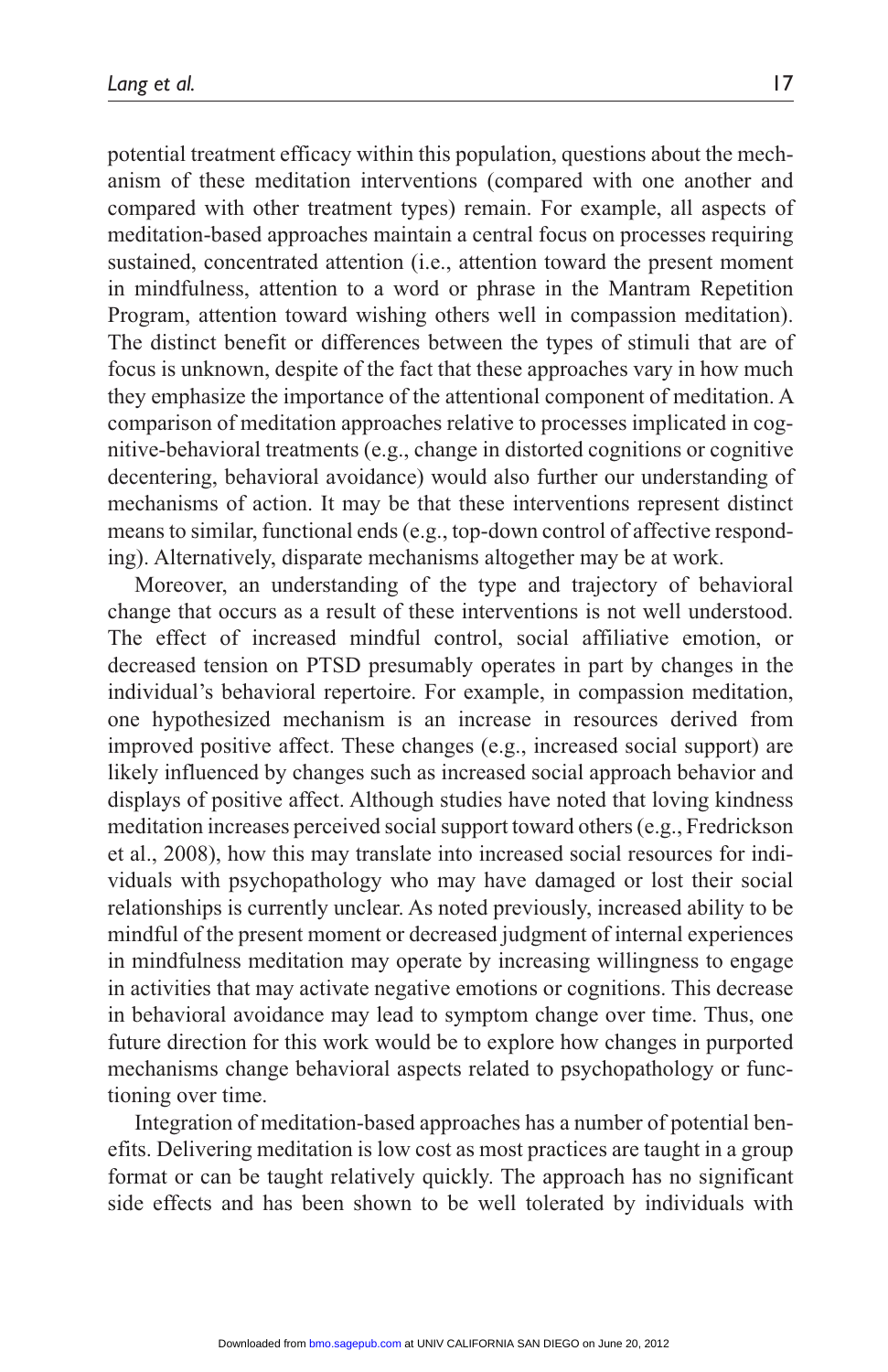PTSD (Bowen et al., 2006). There is no reason to believe that meditation would interfere with psychotherapy or pharmacotherapy but rather may facilitate other approaches. Although data are limited on effectiveness of interventions on, some clusters may be relatively less changed than others as a result of treatment (e.g., reexperiencing, numbing; Bryant et al., 2008; Lovell, Marks, Noshirvani, Thrasher, & Livanou, 2001). If meditation interventions specifically target these symptom clusters, they may be a beneficial adjunct for individuals struggling with residual symptoms. Meditation may not appeal to every individual with PTSD, but for those who are interested in complementary and alternative approaches, it would be a welcome addition to our repertoire of empirically supported treatment approaches.

#### **Declaration of Conflicting Interests**

The author(s) declared no potential conflicts of interest with respect to the research, authorship, and/or publication of this article.

#### **Funding**

Dr. Lang received salary support for the completion of this manuscript through the VASDHS Center of Excellence for Stress and Mental Health. Ms. Bomyea is supported by a grant from the National Institutes of Health (1F31MH088170-01). Ms. Good is supported by a MARC U-STAR Award (Award Number T34GM087193) from the National Institutes of Health, National Institute of General Medical Sciences. The content is solely the responsibility of the author(s) and does not necessarily represent the official views of the National Institute of General Medical Sciences or the National Institutes of Health.

#### **Note**

1. Demonstrated significantly greater reductions self-report

#### **References**

- American Psychiatric Association (APA). (2000). *Diagnostic and statistical manual of mental disorders* (4th ed., text rev., *DSM-IV-TR*). Washington, DC: Author.
- Amir, N., Beard, C., Burns, M., & Bomyea, J. (2009). Attention modification program in individuals with generalized anxiety disorder. *Journal of Abnormal Psychology, 118*, 28-33. doi:10.1037/a0012589
- Anderson, M. C., & Levy, B. J. (2009). Suppressing unwanted memories. *Current Directions in Psychological Science, 18*, 189-194.
- Arch, J. J., & Craske, M. G. (2006). Mechanisms of mindfulness: Emotion regulation following a focused breathing induction. *Behaviour and Research Therapy, 44*, 1849-1858.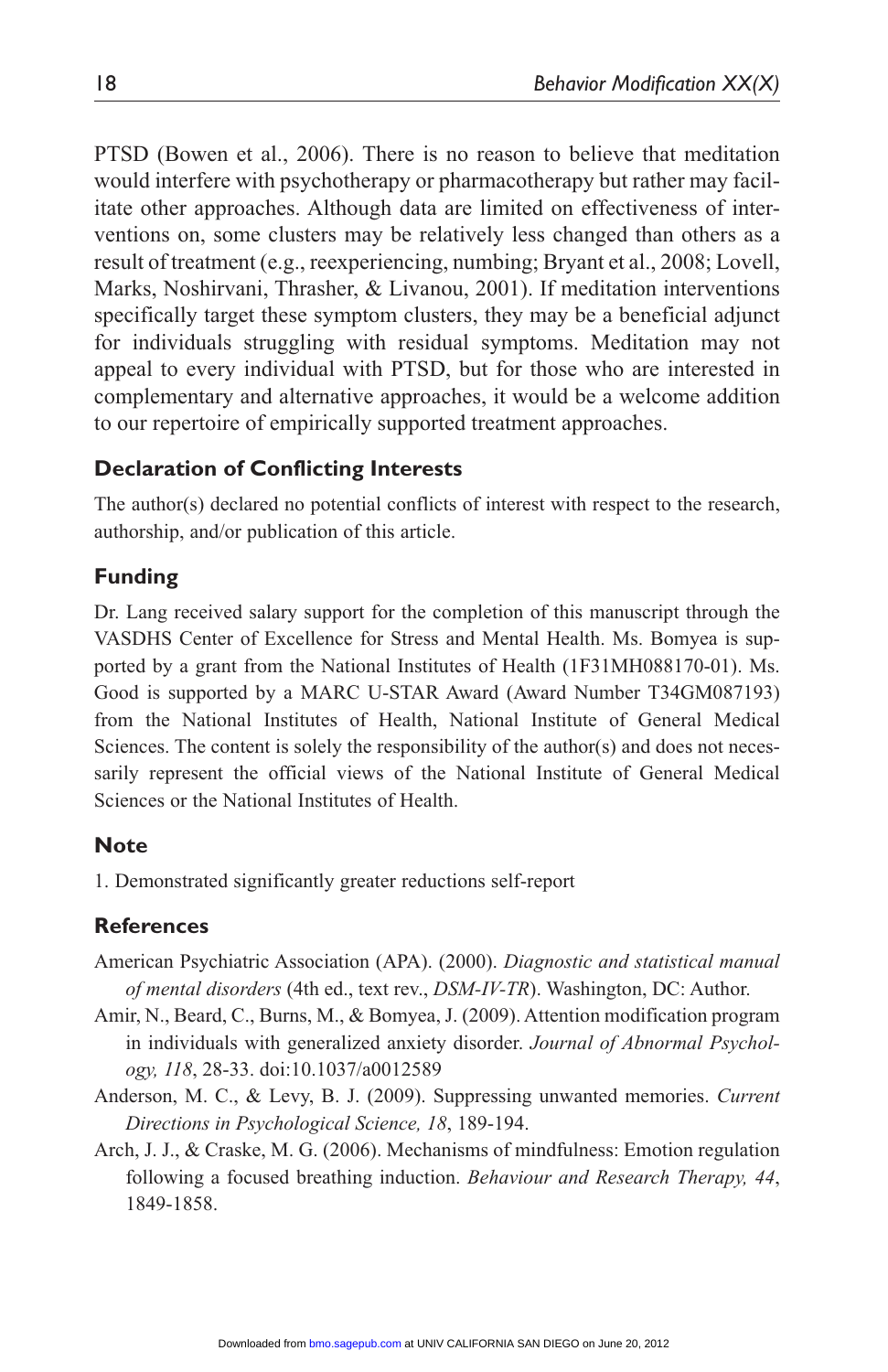- Arch, J. J., & Craske, M. G. (2010). Laboratory stressors in clinically anxious and nonanxious individuals: The moderating role of mindfulness. *Behaviour Research and Therapy, 48*, 495-505.
- Aupperle, R. L., Melrose, A. J., Stein, M. B., & Paulus, M. P. (2012). Executive function and PTSD: Disengaging from trauma. *Neuropharmacology,* 62, 686-694. doi:10.1016/j.neuropharm.2011.02.008
- Baer, R. A. (2003). Mindfulness training as a clinical intervention: A conceptual and empirical review. *Clinical Psychology: Science and Practice, 10*, 125-143.
- Barlow, D. H. (2002). *Anxiety and its disorders: The nature and treatment of anxiety and panic* (2nd ed.). New York, NY: Guilford.
- Beard, C., & Amir, N. (2008). A multi-session interpretation modification program: Changes in interpretation and social anxiety symptoms. *Behaviour Research and Therapy, 46*, 1135-1141. doi:10.1016/j.brat.2008.05.012
- Becker, C. B., Zayfert, C., & Anderson, E. (2004). A survey of psychologists' attitudes towards and utilization of exposure therapy for PTSD. *Behaviour Research and Therapy, 42*, 277-292. doi:10.1016/S0005-7967(03)00138-4
- Bernstein, A., Tanay, G., & Vujanovic, A. A. (2011). Concurrent relations between mindful attention and awareness and psychopathology among trauma-exposed adults: Preliminary evidence of transdiagnostic resilience. *Journal of Cognitive Psychotherapy: An International Quarterly, 25*, 99-113.
- Billette, V., Guay, S., & Marchand, A. (2008). Posttraumatic stress disorder and social support in female victims of sexual assault: The impact of spousal involvement on the efficacy of cognitive-behavioral therapy. *Behavior Modification, 32*, 876-896.
- Bögels, S. M., Sijbers, G. F. V. M., & Voncken, M. (2006). Mindfulness and task concentration training for social phobia: A pilot study. *Journal of Cognitive Psychotherapy, 20*, 33-44.
- Bormann, J. E., Liu, L., Thorp, S. R., & Lang, A. J. (2011). Spiritual wellbeing mediates PTSD change in veterans with military-related PTSD. *International Journal of Behavioral Medicine* [Epub ahead of print]. doi:10.1007/s12529-011-9186-1
- Bormann, J. E., Thorp, S. R., Wetherell, J. L., Golshan, S., & Lang, A. J. (2011). Meditation-based mantram intervention for veterans with military-related posttraumatic stress disorder: A randomized trial. Psychological Trauma: Theory, Research, Practice and Policy [Epub ahead of print]. doi:10.1037/a0027522.
- Bowen, S., Witkiewitz, K., Dillworth, T. M., Chawla, N., Simpson, T. L., Ostafin, B. D., & Marlatt, G. A. (2006). Mindfulness meditation and substance use in an incarcerated population. *Psychology of Addictive Behaviors, 20*, 343-347.
- Bradley, R., Greene, J., Russ, E., Dutra, L., & Westen, D. (2005). A multidimensional meta-analysis of psychotherapy for PTSD. *American Journal of Psychiatry, 162*, 214-227.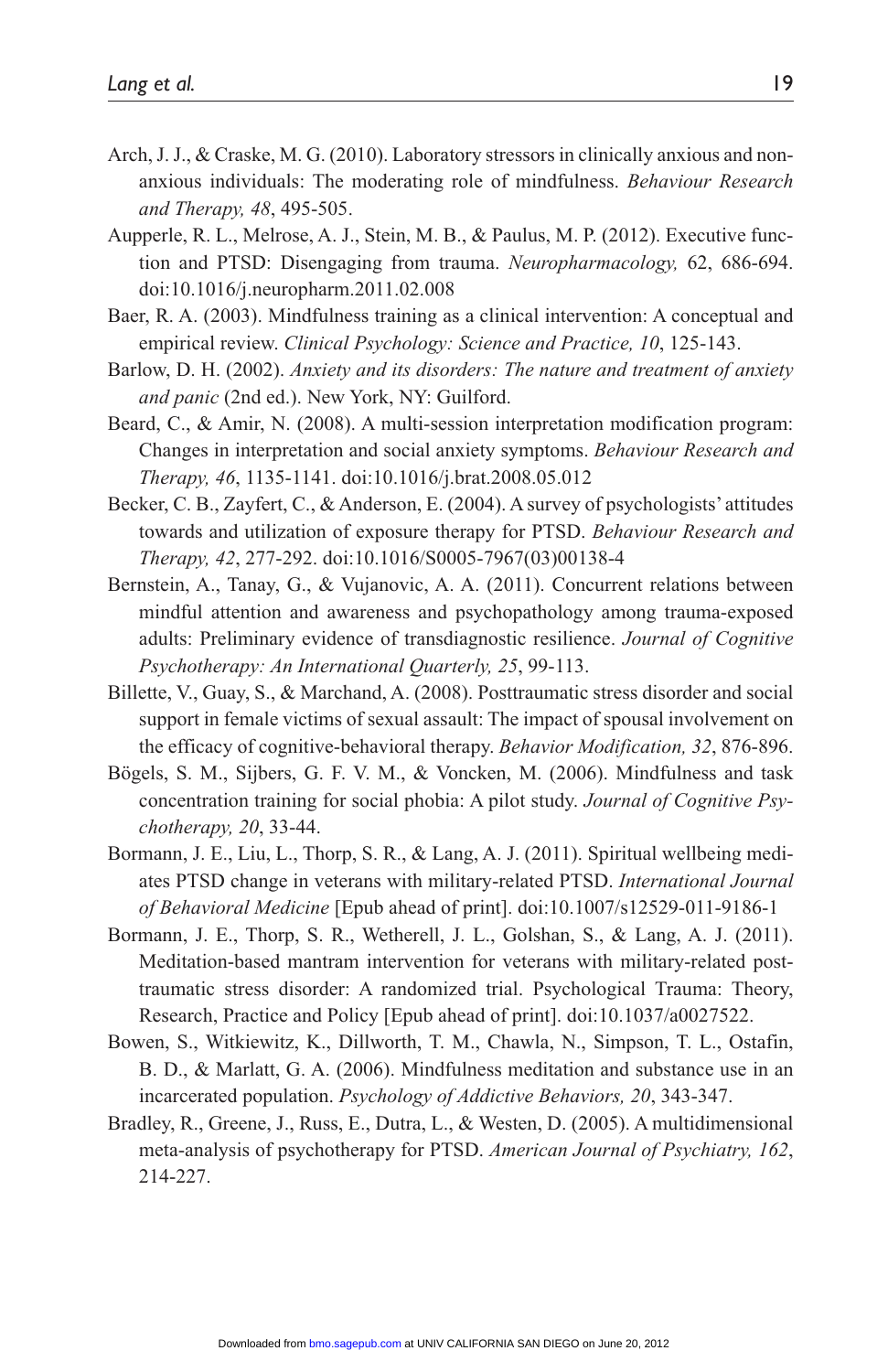- Brooks, J. S., & Scarano, T. (1985). Transcendental meditation in the treatment of post-Vietnam adjustment. *Journal of Counseling and Development, 64*, 121-125.
- Bryant, R. A., Moulds, M. L., Guthrie, R. M., Dang, S. T., Mastrodomenico, J., Nixon, R. D. V., & Creamer, M. (2008). A randomized controlled trial of exposure therapy and cognitive restructuring for posttraumatic stress disorder. *Journal of Consulting and Clinical Psychology, 76*, 695-703. doi:10.1037/a0012616
- Buckley, T. C., Blanchard, E. B., & Neill, W. T. (2000). Information processing and PTSD: A review of the empirical literature. *Clinical Psychology Review, 28*, 1041- 1065.
- Cacioppo, J. T., Hughes, M. E., Waite, L. J., Hawkley, L. C., & Thisted, R. A. (2006). Loneliness as a specific risk factor for depressive symptoms: Cross-sectional and longitudinal analyses. *Psychology and Aging, 21*, 140-151.
- Cacioppo, J. T., & Patrick, B. (2008). *Loneliness: Human nature and the need for social connection*. New York, NY: Norton.
- Carson, J. W., Keefe, F. J., Lynch, T. R., Carson, K. M., Goli, V., Fras, A. M., & Thorp, S. R. (2005). Loving-kindness meditation for chronic low back pain: Results from a pilot trial. *Journal of Holistic Nursing, 23*, 287-304.
- Chiesa, A., Calati, R., & Serretti, A. (2011). Does mindfulness training improve cognitive abilities? A systematic review of neuropsychological findings. *Clinical Psychology Review, 31*, 449-464.
- Clark, D. M. (1986). A cognitive approach to panic. *Behaviour Research and Therapy, 24*, 461-470.
- Craig, A. D. (2009). How do you feel—Now? The anterior insula and human awareness. *Nature Reviews Neuroscience, 10*, 59-70. doi:10.1038/nrn2555
- Deyo, M., Wilson, K. A., Ong, J., & Koopman, C. (2009). Mindfulness and rumination: Does mindfulness training lead to reductions in the ruminative thinking associated with depression? *Explore, 5*, 265-271.
- Dillbeck, M. C., & Orme-Johnson, D. W. (1987). Physiological differences between transcendental meditation and rest. *American Psychologist, 42*, 879-881.
- Easwaran, E. (2008). *The mantram handbook: A practical guide to choosing your mantram and calming your mind* (5th ed.). Tomales, CA: Nilgiri.
- Ehlers, A., & Clark, D. M. (2000). A cognitive model of posttraumatic stress disorder. *Behaviour Research Therapy, 38*, 319-345.
- Ehring, T., Szeimies, A. K., & Schaffrick, C. (2009). An experimental analogue study into the role of abstract thinking in trauma-related rumination. *Behaviour Research and Therapy, 47*, 285-293.
- Engström, M., & Söderfeldt, B. (2010). Brain activation during compassion meditation: A case study. *Journal of Alternative and Complementary Medicine, 16*, 597-599.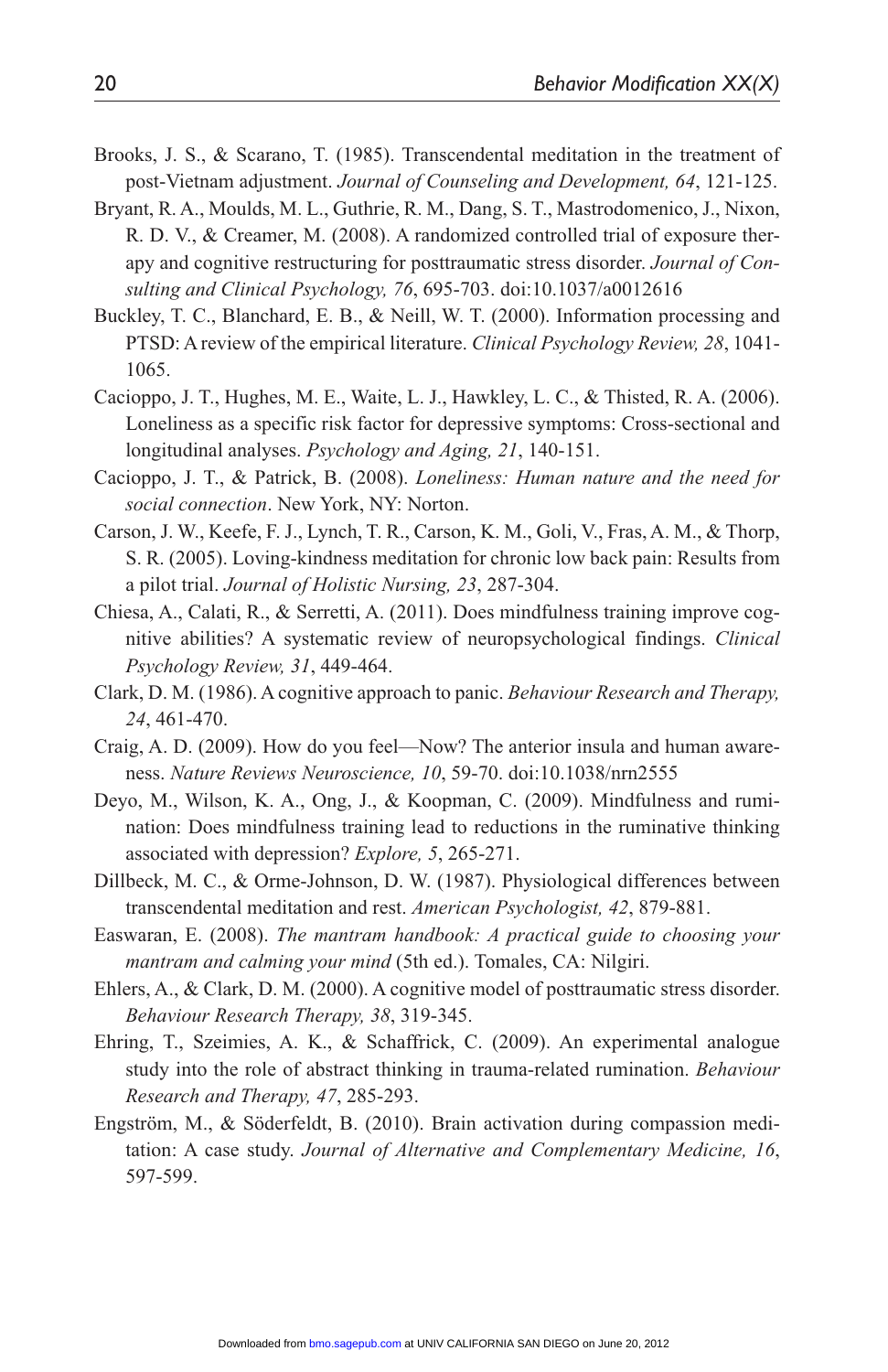- Eppley, K. R., Abrams, A. I., & Shear, J. (1989). Differential effects of relaxation techniques on trait anxiety: A meta-analysis. *Journal of Clinical Psychology, 45*, 957-974.
- Farb, N. A. S., Segal, Z. V., Mayberg, H., Bean, J., McKeon, D., Fatima, Z., & Anderson, A. K. (2007). Attending to the present: Mindfulness meditation reveals distinct neural modes of self-reference. *Scan, 2*, 313-322.
- Feldman, G., Greeson, J., & Senville, J. (2010). Differential effects of mindful breathing, progressive muscle relaxation, and loving-kindness meditation on decentering and negative reactions to repetitive thoughts. *Behaviour Research and Therapy, 48*, 1002-1011.
- Feldman, G., Hayes, A., Kumar, S., Greeson, J., & Laurenceau, J.-P. (2007). Mindfulness and emotion regulation: The development and initial validation of the cognitive and affective mindfulness scale-revised (CAMS-R). *Journal of Psychopathology and Behavioral Assessment, 29*, 177-190.
- Folkman, S. (2008). The case for positive emotions in the stress process. *Anxiety, Stress, & Coping, 21*, 3-14.
- Fontana, A., & Rosenheck, R. (2010). War zone veterans returning to treatment: Effects of social functioning and psychopathology. *Journal of Nervous and Mental Disease, 198*, 699-707.
- Fredrickson, B. L. (1998). What good are positive emotions? *Review of General Psychology, 2*, 300-319.
- Fredrickson, B. L. (2001). The role of positive emotions in positive psychology: The broaden-and-build theory of positive emotions. *American Psychologist, 56*, 218- 226.
- Fredrickson, B. L. (2008). Promoting positive affect. In M. Eid & R. J. Larsen (Eds.), *The science of subjective well-being* (pp. 449-468). New York, NY: Guilford.
- Fredrickson, B. L., Cohn, M. A., Coffey, K. A., Pek, J., & Finkel, S. M. (2008). Open hearts build lives: Positive emotions, induced through loving-kindness meditation, build consequential personal resources. *Journal of Personality and Social Psychology, 95*, 1045-1062.
- Fredrickson, B. L., Mancuso, R. A., Branigan, C., & Tugade, M. M. (2000). The undoing effect of positive emotions. *Motivation and Emotion, 24*, 237-258.
- Fredrickson, B. L., Tugade, M. M., Waugh, C. E., & Larkin, G. R. (2003). What good are positive emotions in crises? A prospective study of resilience and emotions following the terrorist attacks on the United States on September 11th, 2001. *Journal of Personality and Social Psychology, 84*, 365-376.
- Frewen, P. A., Evans, E. M., Maraj, N., Dozois, D. J. A., & Partridge, K. (2008). Letting go: Mindfulness and negative automatic thinking. *Cognitive Therapy and Research, 32*, 758-774.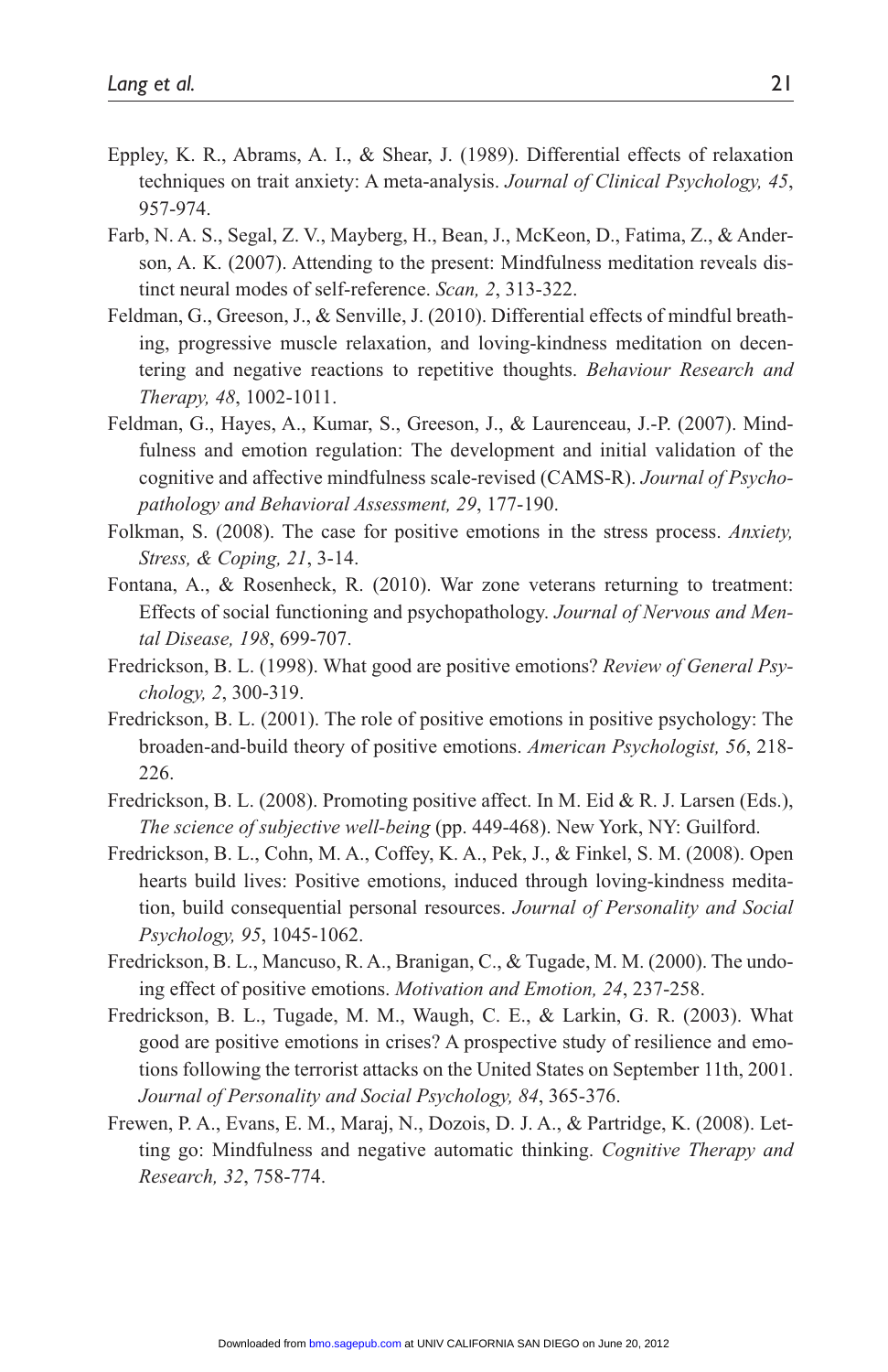- Gable, S. L., Gonzaga, G. C., & Strachman, A. (2006). Will you be there for me when things go right? Supportive responses to positive event disclosures. *Journal of Personality and Social Psychology, 91*, 904-917.
- Garland, E. L., Fredrickson, B., Kring, A. M., Johnson, D. P., Meyer, P. S., & Penn, D. L. (2010). Upward spirals of positive emotions counter downward spirals of negativity: Insights from the broaden-and-build theory and affective neuroscience on the treatment of emotion dysfunctions and deficits in psychopathology. *Clinical Psychology Review, 30*, 849-864.
- Grossman, P., Niemann, L., Schmidt, S., & Walach, H. (2004). Mindfulness-based stress reduction and health benefits: A meta-analysis. *Journal of Psychosomatic Research, 57*, 35-43.
- Hagerty, B. M., Williams, R. A., Coyne, J. C., & Early, M. R. (1996). Sense of belonging and indicators of social and psychological functioning. *Archives of Psychiatric Nursing, 10*, 235-244.
- Heeren, A., Lievens, L., & Philippot, P. (2011). How does attention training work in social phobia: Disengagement from threat or re-engagement to non-threat? *Journal of Anxiety Disorders,* 25, 1108-1115. doi:10.1016/j.janxdis.2011.08.001
- Hembree, E. A., Foa, E. B., Dorfan, N. M., Street, G. P., Kowalski, J., & Tu, X. (2003). Do patients drop prematurely from exposure therapy for PTSD? *Journal of Traumatic Stress, 16*, 555-562.
- Hidalgo, R. B., & Davidson, J. R. T. (2000). Posttraumatic stress disorder: Epidemiology and health-related considerations. *Journal of Clinical Psychiatry, 61*, 5-13.
- Hodgins, H. S., & Adair, K. C. (2010). Attentional processes and meditation. *Consciousness and Cognition, 19*, 872-878.
- Hofmann, S. G., Sawyer, A. T., Witt, A. A., & Oh, D. (2010). The effect of mindfulness-based therapy on anxiety and depression: A meta-analytic review. *Journal of Consulting and Clinical Psychology, 78*, 169-183.
- Hutcherson, C. A., Seppala, E. M., & Gross, J. J. (2008). Loving-kindness meditation increases social connectedness. *Emotion, 8*, 720-724.
- Infante, J. R., Torres-Avisbal, M., Pinel, P., Vallejo, J. A., Peran, F., Gonzalez, F., & Latre, J. M. (2001). Catecholamine levels in practitioners of the transcendental meditation technique. *Physiological Behavior, 72*, 141-146.
- Jain, S., Swanick, S., Roesch, S. C., Mills, P. J., Bell, I., & Schwartz, G. E. R. (2007). A randomized controlled trial of mindfulness meditation versus relaxation training: Effects on distress, positive states of mind, rumination, and distraction. *Annals of Behavioral Medicine, 33*, 11-21.
- Jaycox, L. H., & Foa, E. B. (1999). Cost-effectiveness issues in the treatment of posttraumatic stress disorder. In N. E. Miller & K. M. Magruder (Eds.), *Cost-effectiveness of psychotherapy* (pp. 259-269). New York, NY: Oxford University Press.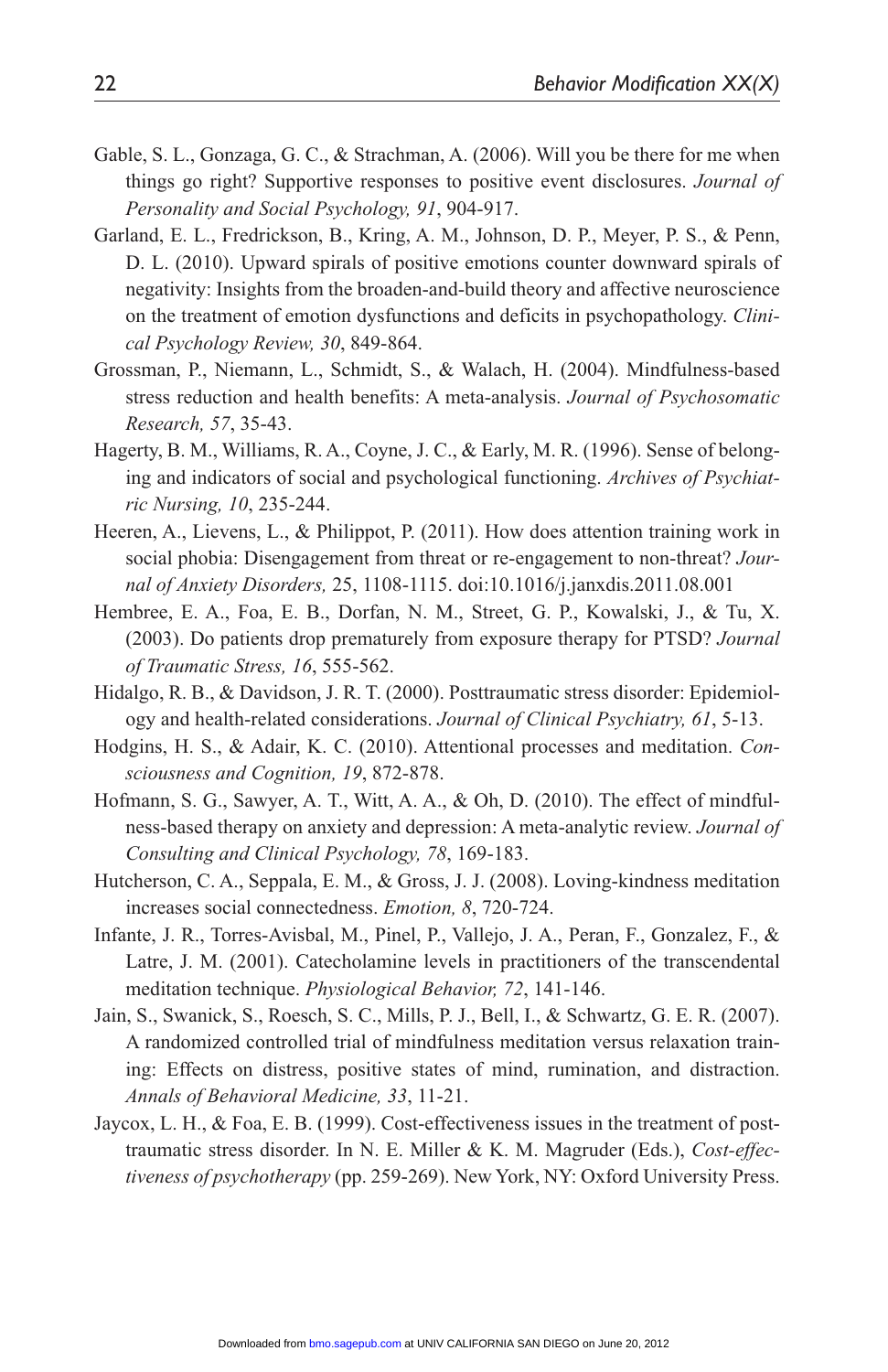- Jha, A. P., Krompinger, J., & Baime, M. J. (2007). Mindfulness training modifies subsystems of attention. *Cognitive, Affective, & Behavioral Neuroscience, 7*, 109- 119.
- Johnson, D. P., Penn, D. L., Fredrickson, B. L., Kring, A. M., Meyer, P. S., Catalino, L. I., & Brantley, M. (2011). A pilot study of loving-kindness meditation for the negative symptoms of schizophrenia. *Schizophrenia Research, 129*, 137-140.
- Joormann, J., Yoon, K. L., & Siemer, M. (2010). Cognition and emotion regulation. In A. M. Kring & D. S. Sloan (Eds.), *Emotion regulation and psychopathology: A transdiagnostic approach to etiology and treatment* (pp. 157-173). New York, NY: Guilford.
- Kabat-Zinn, J. (1994). *Wherever you go, there you are: Mindfulness meditation in everyday life*. New York, NY: Hyperion.
- Kabat-Zinn, J., & Chapman-Waldrop, A. (1988). Compliance with an outpatient stress reduction program: Rates and predictors of program completion. *Journal of Behavioral Medicine, 11*, 333-352.
- Kabat-Zinn, J., Massion, A. O., Kristeller, J., Peterson, L. G., Fletcher, K. E., Pbert, L., & Santorelli, S. F. (1992). Effectiveness of a meditation-based stress reduction program in the treatment of anxiety disorders. *American Journal of Psychiatry, 149*, 936-943.
- Kearney, D. J., McDermott, K., Malte, C., Martinez, M, & Simpson, T. L. (2012). Association of participation in a mindfulness program with measures of PTSD, depression and quality of life in a veteran sample. *Journal of Clinical Psychology, 68*, 101-116.
- Kimbrough, E., Magyari, T., Langenberg, P., Chesney, M., & Berman, B. (2010). Mindfulness intervention for child abuse survivors. *Journal of Clinical Psychology, 66*, 17-33.
- Kishon-Barash, R., & Johnson, M. E. (1999). Altruism and the Vietnam War veteran: The relationship of helping to symptomatology. *Journal of Traumatic Stress, 12*, 655-662.
- Klumpp, H., & Amir, N. (2010). Preliminary study of attention training to threat and neutral faces on anxious reactivity to a social stressor in social anxiety. *Cognitive Therapy and Research, 34*, 263-271. doi:10.1007/s10608-009-9251-0
- Koszycki, D., Benger, M., Shlik, J., & Bradwejn, J. (2007). Randomized trial of a meditation-based stress reduction program and cognitive behavior therapy in generalized social anxiety disorder. *Behavioral Research and Therapy, 45*, 2518- 2526.
- Kozasa, E. H., Sato, J. R., Lacerda, S. S., Barreiros, M. A., Radvany, J., Russell, T. A., & Amaro E., Jr (2012). Meditation training increases brain efficiency in an attention task. *Neuroimage, 59*, 745-749. doi:10.1016/j.neuroimage.2011.06.088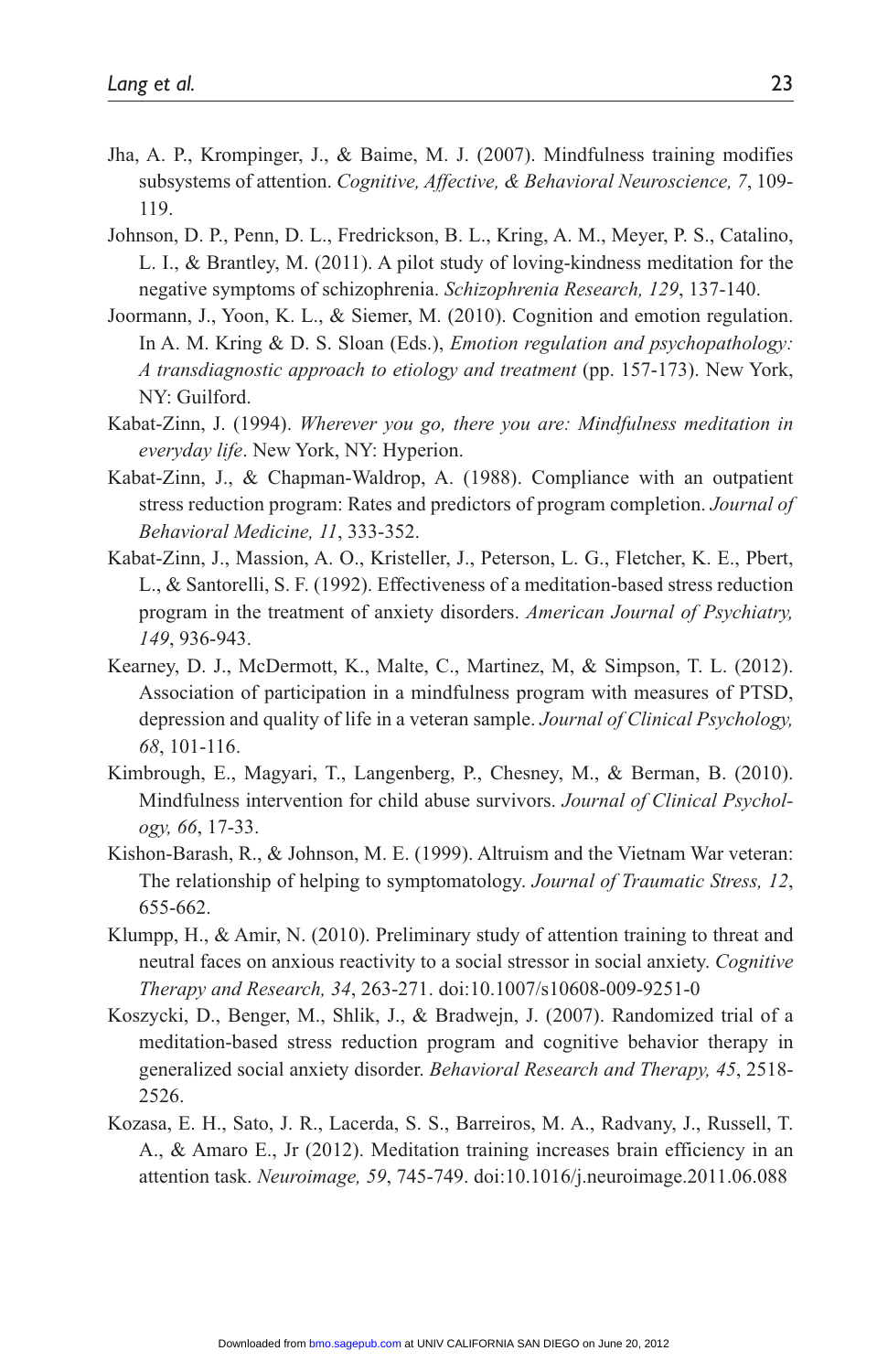- Lang, A. J., Kennedy, C. M., & Stein, M. B. (2002). Anxiety sensitivity and PTSD among female victims of intimate partner violence. *Depression and Anxiety, 16*, 77-83.
- Lee, R. M., & Robbins, S. B. (1998). The relationship between social connectedness and anxiety, self-esteem, and social identity. *Journal of Counseling Psychology, 45*, 338-345.
- Lee, S. H., Ahn, S. C., Lee, Y. J., Choi, T. K., Yook, K. H., & Young, S. (2007). Effectiveness of a meditation-based stress management program as an adjunct to pharmacotherapy in patients with anxiety disorder. *Journal of Psychosomatic Research, 62*, 189-195.
- Litz, B. T., & Gray, M. J. (2002). Emotional numbing in posttraumatic stress disorder: Current and future research directions. *Australian and New Zealand Journal of Psychiatry, 36*, 198-204.
- Lovell, K., Marks, I. M., Noshirvani, H., Thrasher, S., & Livanou, M. (2001). Do cognitive and exposure treatments improve various PTSD symptoms differently? A randomized controlled trial. *Behavioural and Cognitive Psychotherapy, 29*, 107-112.
- MacLean, C. R., Walton, K. G., Wenneberg, S. R., Levitsky, D. K., Mandarino, J. P., Waziri, R., & Schneider, R. H. (1997). Effects of the transcendental meditation program on adaptive mechanisms: Changes in hormone levels and responses to stress after 4 months of practice. *Psychoneuroendocrinology, 22*, 277-295.
- MacLean, K. A., Ferrer, E., Aichele, S. R., Bridwell, D. A., Zanesco, A. P., Jacobs, T. L., & Saron, C. D. (2010). Intensive meditation training improves perceptual discrimination and sustained attention. *Psychological Science, 21*, 829-839.
- Marshall, R. D., Turner, J. B., Lewis-Fernandez, R., Koenan, K., Neria, Y., & Dohrenwend, B. P. (2006). Symptom patterns associated with chronic PTSD in male veterans: New findings from the National Vietnam Veterans Readjustment Study. *Journal of Nervous and Mental Disease, 194*, 275-278.
- McLaughlin, K. A., Borkovec, T. D., & Sibrava, N. J. (2007). The effects of worry and rumination on affect states and cognitive activity. *Behavior Therapy, 38*, 23-38.
- Miyake, A., Friedman, N. P., Emerson, M. J., Witzki, A. H., & Howerter, A. (2000). The unity and diversity of executive functions and their contributions to complex "frontal lobe" tasks: A latent variable analysis. *Cognitive Psychology, 41*, 49-100.
- Moskowitz, J. T. (2001). Emotion and coping. In T. J. Mayne & G. A. Bonnano (Eds.), *Emotion: Current issues and future directions* (pp. 311-336). New York, NY: Guilford.
- Negi, L. (2009). *Compassion meditation protocol.* Unpublished manuscript.
- Nesvold, A., Fagerland, M. W., Davanger, S., Ellingsen, O., Solberg, E. E., Holen, A., & Atar, D. (2011). Increased heart rate variability during nondirective meditation. *European Journal of Cardiovascular Prevention and Rehabilitation*. doi:10.1177/1741826711414625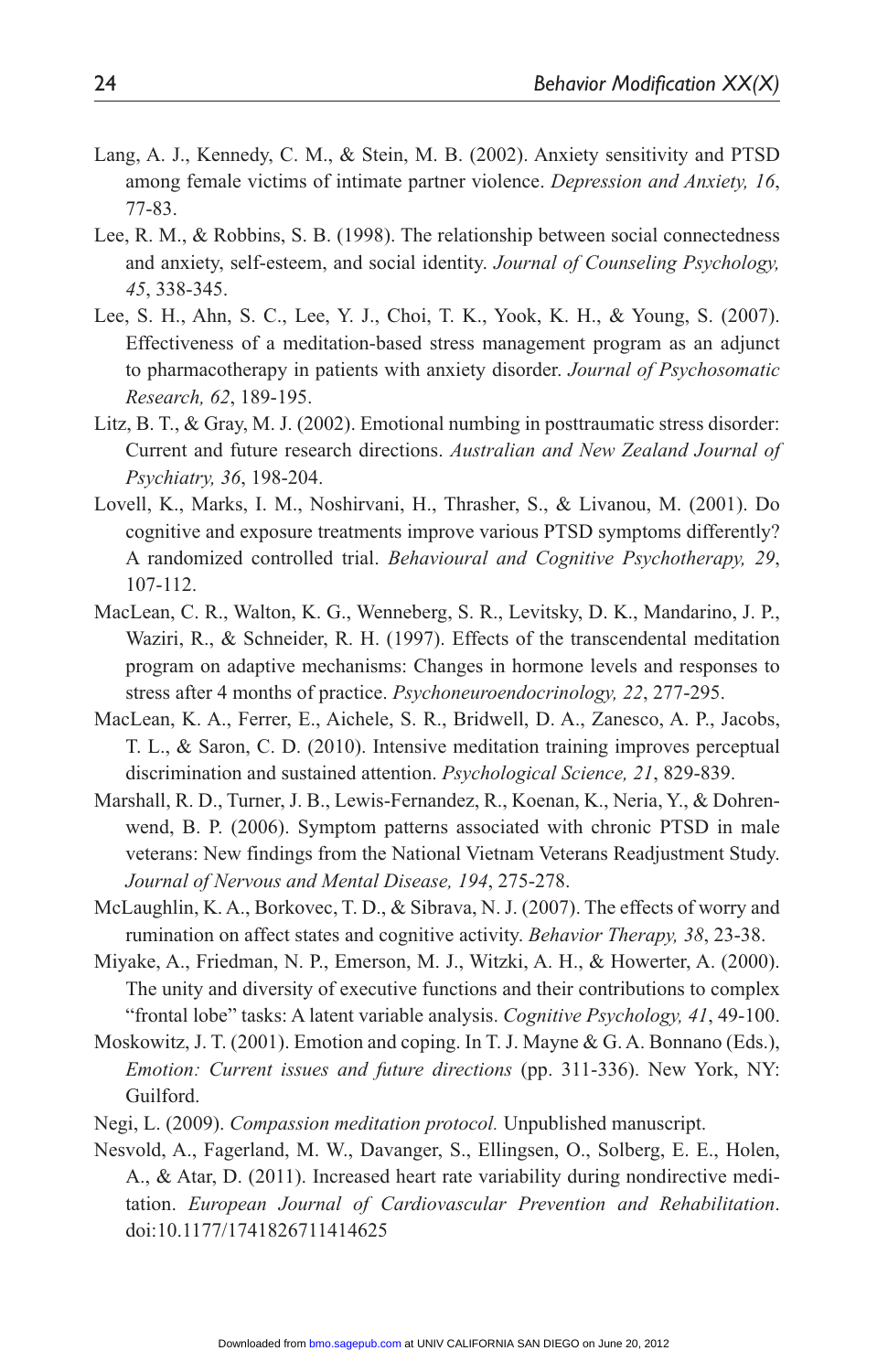- Nidich, S. I., Rainforth, M. V., Haaga, D. A. F., Hagelin, J., Salerno, J. W., Travis, F., & Schneider, R. H. (2009). A randomized controlled trial on effects of the transcendental meditation program on blood pressure, psychological distress, and coping in young adults. *American Journal of Hypertension, 22*, 1326-1331.
- Nietlisbach, G., Maercker, A., Rössler, W., & Haker, H. (2010). Are empathic abilities impaired in posttraumatic stress disorder? *Psychological Reports, 106*, 832-844.
- Niles, B. L., Klunk-Gillis, J., Silberbogen, A. K. , & Paysnick, A. (2009, May). *A mindfulness intervention for veterans with PTSD: A telehealth approach*. Paper presented at the North American Conference on Integrative Medicine, Minneapolis, MN.
- Ospina, M. B., Bond, T. K., Karkhaneh, M., Tjosvold, L., Vandermeer, B., Liang, Y., & Klassen, T. P. (2007). *Meditation practices for health: State of the research*. Rockville, MD: Agency for Healthcare Research and Quality.
- *Overcoming the nightmare of post-traumatic stress disorder.* Retrieved from http:// www.DavidLynchFoundation.org/military.html. Accessed July 22, 2011.
- Pace, T. W. W., Negi, L. T., Adame, D. D., Cole, S. P., Sivilli, T. I., Brown, T. D., & Raison, C. L. (2009). Effect of compassion meditation on neuroendocrine, innate immune and behavioral responses to psychosocial stress. *Psychoneuroendocrinology, 34*, 87-98.
- Panagioti, M., Gooding, P. A., Dunn, D., & Tarrier, N. (2011). Pathways to suicidal behavior in posttraumatic stress disorder. *Journal of Traumatic Stress, 24*, 137- 145.
- Pietrzak, R. H., Goldstein, M. B., Malley, J. C., Rivers, A. J., & Southwick, S. M. (2010). Structure of posttraumatic stress symptoms and psychosocial functioning in Veterans of Operation Enduring Freedom and Operation Iraqi Freedom. *Psychiatry Research, 178*, 323-329.
- Powers, M. B., Halpern, J. M., Ferenschak, M. P., Gillihan, S. J., & Foa, E. B. (2010). A meta-analytic review of prolonged exposure for posttraumatic stress disorder. *Clinical Psychology Review, 30*, 635-641.
- Rosenthal, J. Z., Grosswald, S., Ross, R., & Rosenthal, N. (2011). Effects of transcendental meditation in veterans of Operation Enduring Freedom and Operation Iraqi Freedom with posttraumatic stress disorder: A pilot study. *Military Medicine, 176*, 626-630.
- Safran, J. D., & Segal, Z. V. (1990). *Interpersonal process in cognitive therapy*. New York, NY: Basic Books.
- Schmidt, N. B. (1999). Examination of differential anxiety sensitivities in panic disorder: A test of anxiety sensitivity subdomains predicting fearful responding to a 35% CO2 challenge. *Cognitive Therapy and Research, 23*, 3-19.
- Schmidt, N. B., Richey, J. A., Buckner, J. D., & Timpano, K. R. (2009). Attention training for generalized social anxiety disorder. *Journal of Abnormal Psychology, 118*, 5-14. doi:10.1037/a0013643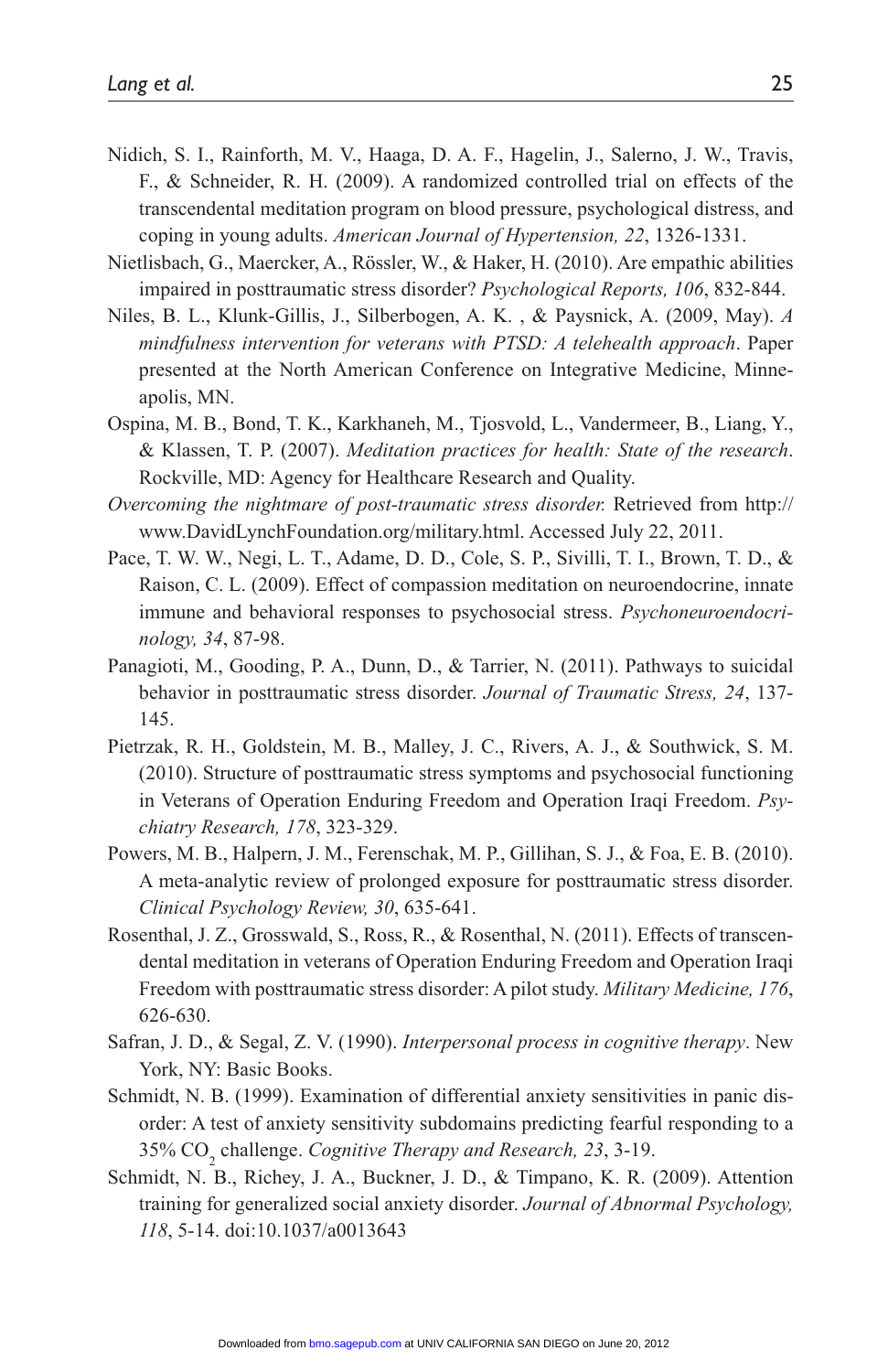- Schnurr, P. P., Lunney, C. A., Bovin, M. J., & Marx, B. P. (2009). Posttraumatic stress disorder and quality of life: Extension of findings to veterans of the wars in Iraq and Afghanistan. *Clinical Psychology Review, 29*, 727-735.
- Schottenbauer, M. A., Glass, C. R., Arnkoff, D. B., Tendick, V., & Gray, S. H. (2008). Nonresponse and dropout rates in outcome studies on PTSD: Review and methodological considerations. *Psychiatry, 71*, 134-168.
- Sears, S., & Kraus, S. (2009). I think therefore I om: Cognitive distortions and coping style as mediators for the effects of mindfulness meditation on anxiety, positive and negative affect, and hope. *Journal of Clinical Psychology, 65*, 561-573.
- Shapiro, S. L., Carlson, L. E., Astin, J. A., & Freedman, B. (2006). Mechanisms of mindfulness. *Journal of Clinical Psychology, 62*, 373-386.
- Stein, M. B., McQuaid, J. R., Pedrelli, P., Lenox, R., & McCahill, M. E. (2000). Posttraumatic stress disorder in the primary care medical setting. *General Hospital Psychiatry, 22*, 261-269.
- Strauss, J. L., Coeytaux, R., McDuffie, J., Nagi, A., & Williams, J. W., Jr. (2011). Efficacy of complementary and alternative therapies for posttraumatic stress disorder. VA-ESP Project #09–010.
- Teten, A. L., Miller, L. A., Bailey, S. D., Dunn, N. J., & Kent, T. A. (2008). Empathic deficits and alexithymia in trauma-related impulsive aggression. *Behavioral Sciences and the Law, 26*, 823-832.
- Thompson, B. L., & Waltz, J. (2010). Mindfulness and experiential avoidance as predictors of posttraumatic stress disorder avoidance symptom severity. *Journal of Anxiety Disorders, 24*, 409-415.
- Transcendental Meditation Program (2011). The technique. Retrieved from http:// www.tm.org/meditation-techniques. Accessed March 23, 2012.
- Treanor, M. (2011). The potential impact of mindfulness on exposure and extinction learning in anxiety disorders. *Clinical Psychology Review, 31*, 617-625.
- Tugade, M. M., & Fredrickson, B. L. (2004). Resilient individuals use positive emotions to bounce back from negative emotional experiences. *Journal of Personality and Social Psychology, 86*, 320-333.
- van den Hurk, P. A., Giommi, F., Gielen, S. C., Speckens, A. E., & Barendregt, H. P. (2010). Greater efficiency in attentional processing related to mindfulness meditation. *Journal of Experimental Psychology, 63*, 1168-1180.
- van den Hurk, P. A., Janssen, B. H., Giommi, F., Barendregt, H. P., & Gielen, S. C. (2010). Mindfulness meditation associated with alterations in bottom-up processing: Psychophysiological evidence for reduced reactivity. *International Journal of Psychophysiology, 78*, 151-157.
- Van Orden, K. A., Witte, T. K., Cukrowicz, K. C., Braithwaite, S. R., Selby, E. A., & Joiner, T. E. (2010). The interpersonal theory of suicide. *Psychological Review, 117*, 575-600.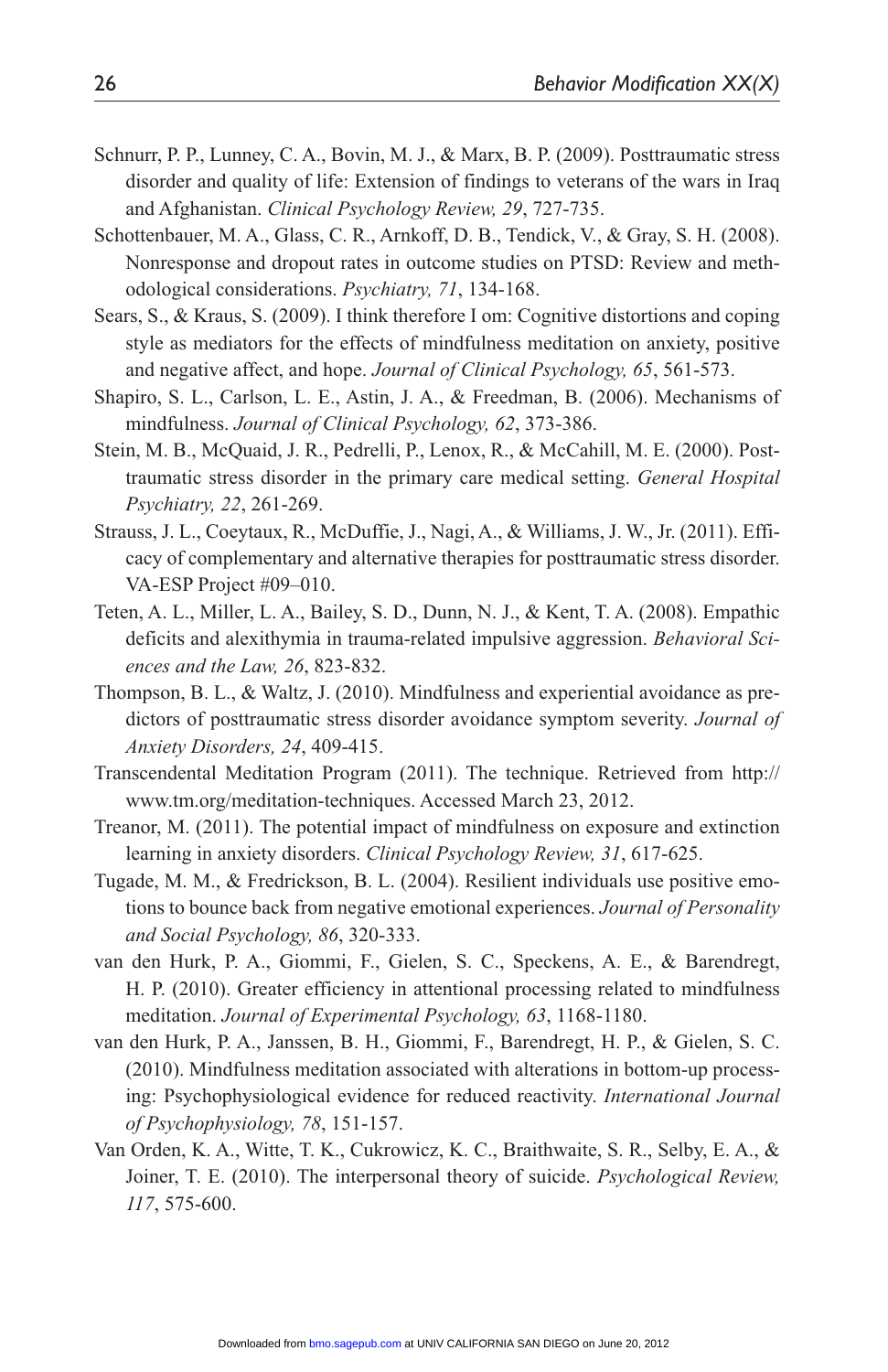- Verwoerd, J., de Jong, P. J., & Wessel, I. (2008). Low attentional control and the development of intrusive memories following a laboratory stressor. *Journal of Psychopathology and Behavioral Assessment, 30*, 291-297.
- Vøllestad, J., Sivertsen, B., & Nielsen, G. H. (2011). Mindfulness-based stress reduction for patients with anxiety disorders: Evaluation in a randomized controlled trial. *Behaviour Research and Therapy, 49*, 281-288.
- Vujanovic, A. A., Niles, B., Pietrefesa, A., Schmertz, S. K., & Potter, C. M. (2011). Mindfulness in the treatment of posttraumatic stress disorder among military veterans. *Professional Psychology: Research and Practice, 42*, 24-31.
- Vujanovic, A. A., Youngwirth, N. E., Johnson, K. A., & Zvolensky, M. J. (2009). Mindfulness-based acceptance and posttraumatic stress symptoms among traumaexposed adults without axis I psychopathology. *Journal of Anxiety Disorder, 23*, 297-303.
- Vujanovic, A. A., Zvolensky, M. J., Bernstein, A., Feldner, M. T., & McLeish, A. C. (2007). A test of the interactive effects of anxiety sensitivity and mindfulness in the prediction of anxious arousal, agoraphobic cognitions, and body vigilance. *Behaviour Research and Therapy, 45*, 1393-1400.
- Warrior Mind Training, Inc. (2012). *Warrior mind training.* Retrieved from http:// warriortraining.us. Accessed March 23, 2012.
- Waugh, C. E., & Fredrickson, B. L. (2006). Nice to know you: Positive emotions, selfother overlap, and complex understanding in the formation of new relationships. *Journal of Positive Psychology, 1*, 93-106.
- Wells, A., & Sembi, S. (2004). Metacognitive therapy for PTSD: A preliminary investigation of a new brief treatment. *Journal of Behavioral Therapy and Experimental Psychiatry, 35*, 307-318.

#### **Bios**

**Ariel J. Lang**, PhD, MPH, is a professor in residence in the UCSD Department of Psychiatry and chief of the psychotherapy unit of the Center of Excellence for Stress and Mental Health. Her research focuses on psychotherapy for anxiety and traumarelated disorders, with particular emphasis on reducing barriers to care.

**Jennifer L. Strauss**, PhD, is women's mental health program manager, Office of Mental Health Services, Department of Veteran Affairs, and assistant professor of psychiatry and behavioral sciences at Duke University Medical Center. She has expertise in women's mental health, particularly PTSD, and the integration of complementary-alternative approaches and evidence-based therapies.